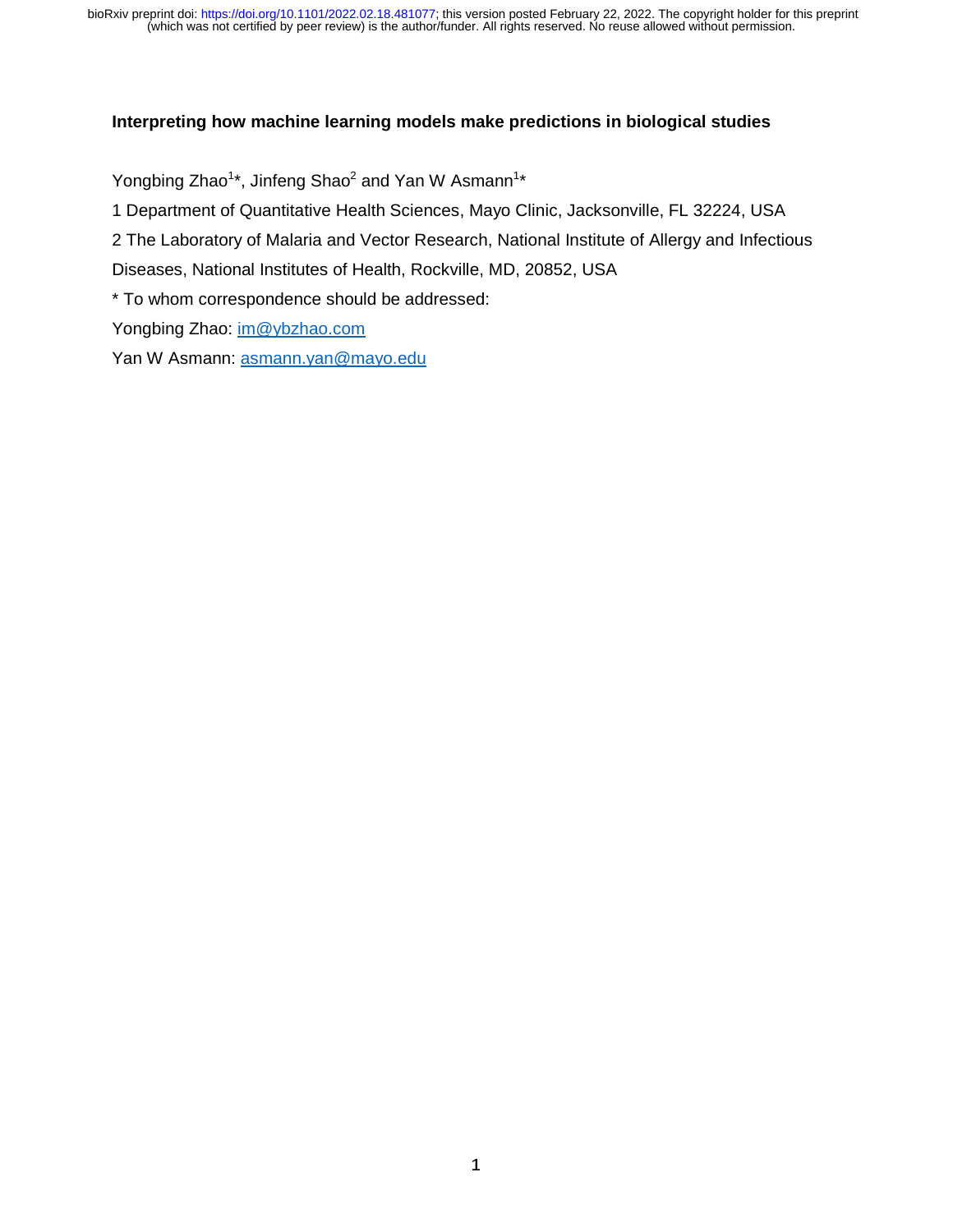#### **ABSTRACT**

Interpreting how the machine learning models make decisions is a new method to explore meaningful rules. However, it still lacks an understanding of the applicability of different model explainers in biological study. To address this question, we made a comprehensive evaluation on various explainers, and analyzed their performance and biological preference by quantifying the contribution of individual gene in the models trained to predict tissue type from transcriptome. Additionally, we also proposed a series of optimization strategies to improve the performance of different explainers. Interestingly, all explainers can be classified into three groups based on their outputs on different neural network architectures. With explainers from the group II, we found that the top contributing genes in different tissues exhibit tissue-specific manifestation and are potential biomarkers for cancer research. In summary, this work provides a novel insight and general guidance for exploring biological mechanisms by interpreting machine learning models.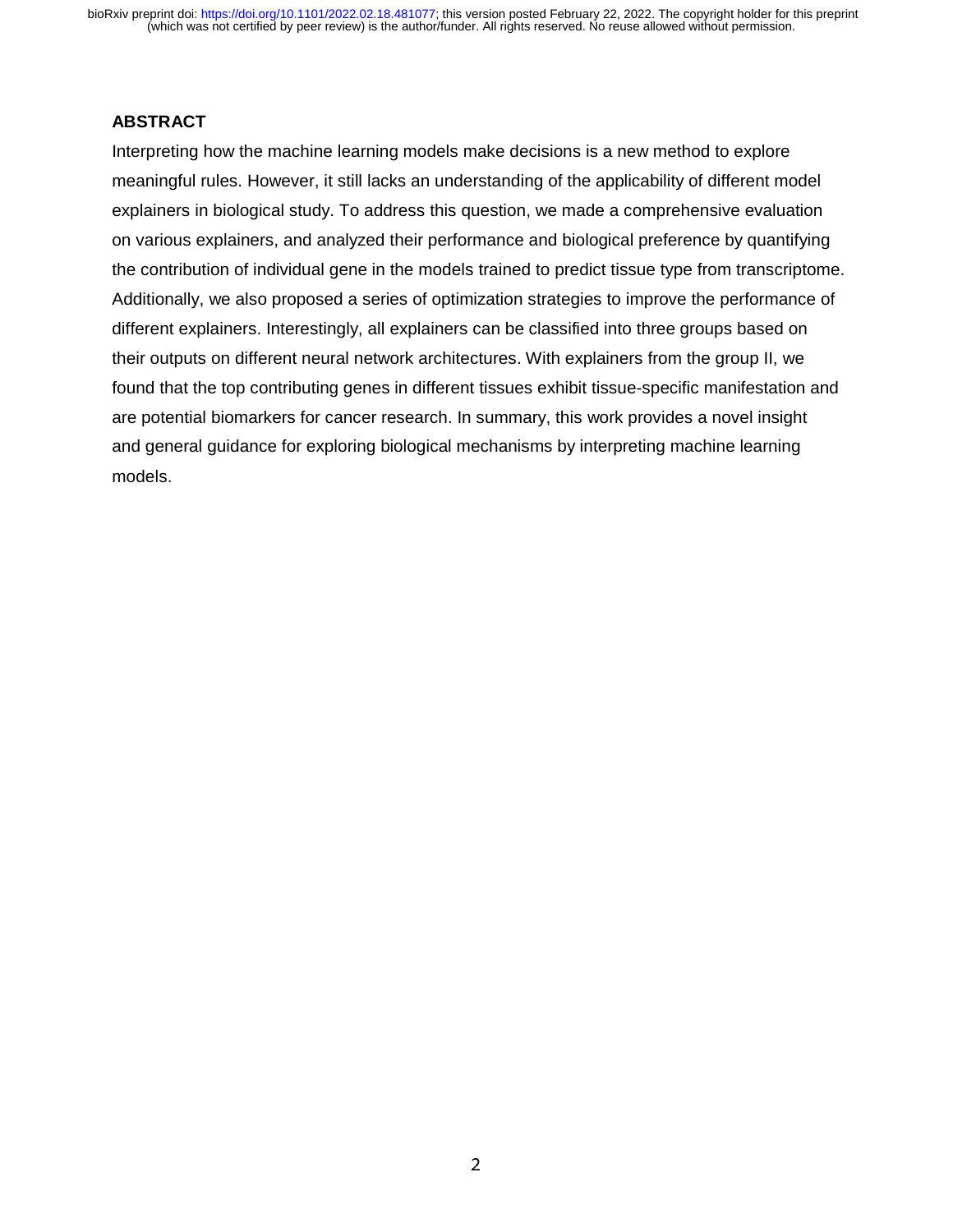## **INTRODUCTION**

Recent years, many tools based on machine learning models have been developed and applied in biological studies, most of which are developed for predictions. For example, AlphaFold was developed to predict protein 3D structure from sequence profile [1], P-NET was used to predict cancer state from molecular data[2], CEFCIG predicted cell identity regulator from histone markers[3] and so on. Additionally, machine leaning models can predict different biological profiles from the same or similar kind of datasets, depending on which kind of "known" output is paired with the input data when training the model. For instance, a variety of models have been developed to predict ncRNA[4], nucleosome[5], chromatin accessibility, activity and states[6-9] from genome sequence.

Although these tools made great success in various topics, biologists are still curious about how a particular machine learning model makes decision, and which features of the input data play an important role in the model output? By far, there are two popular methods to estimate the contribution of each input feature to the model output: 1) Perturb the input data, and then compare outputs from original and perturbated inputs; 2) Use backpropagation to measure the importance of each feature in the input data [10-12]. The first method is intuitive but computationally inefficient especially when checking each input feature, and there is also the risk of underestimating feature contribution[13]. By contrast, the latter can measure the contribution of all input features with "one-shot", and many model explainers based on the idea of the latter were proposed and developed in the field of computer science [14]. Benefiting from these model explainers, computational biologists discovered the syntax of transcription factor (TF) binding motifs by interpreting models trained to predict chromatin accessibility [15, 16]; and screened cancer marker genes from models of cancer type classification[17-19]. There is no doubt that these explorations have witnessed the potential of interpretable models in discovering meaningful biological mechanisms. However, a noteworthy problem is that results from different model explainers are highly variable[17]. Since these model explainers are not specifically designed for biological data or studies, it is critical to evaluate their applicability in biology. By far, there is still lack of comprehensive understanding of these explainers in biological studies. To fill this gap, we optimized and assessed the performance of different model explainers and analyzed their biological preferences. To minimize the impact of model performance, we applied these explainers on well-trained models, predicting tissue type from

 $\sim$  3  $\sim$  3  $\sim$  3  $\sim$  3  $\sim$  3  $\sim$  3  $\sim$  3  $\sim$  3  $\sim$  3  $\sim$  3  $\sim$  3  $\sim$  3  $\sim$  3  $\sim$  3  $\sim$  3  $\sim$  3  $\sim$  3  $\sim$  3  $\sim$  3  $\sim$  3  $\sim$  3  $\sim$  3  $\sim$  3  $\sim$  3  $\sim$  3  $\sim$  3  $\sim$  3  $\sim$  3  $\sim$  3  $\sim$  3  $\sim$  3  $\sim$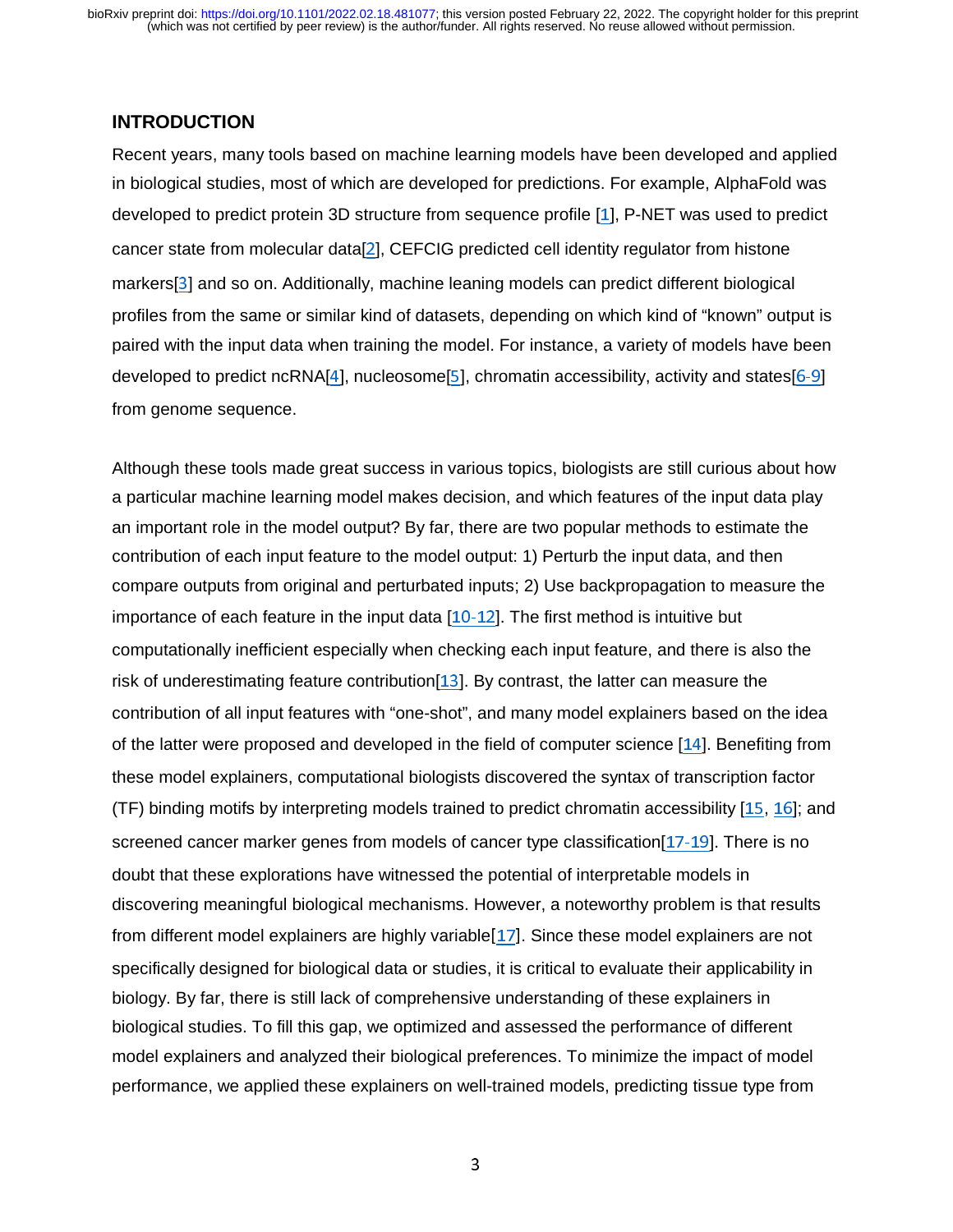gene expression data, because these models have the highest predictive performance on the biological questions we have tested. In short, this study will provide a comprehensive guidance for applying interpretable machine learning in biological studies.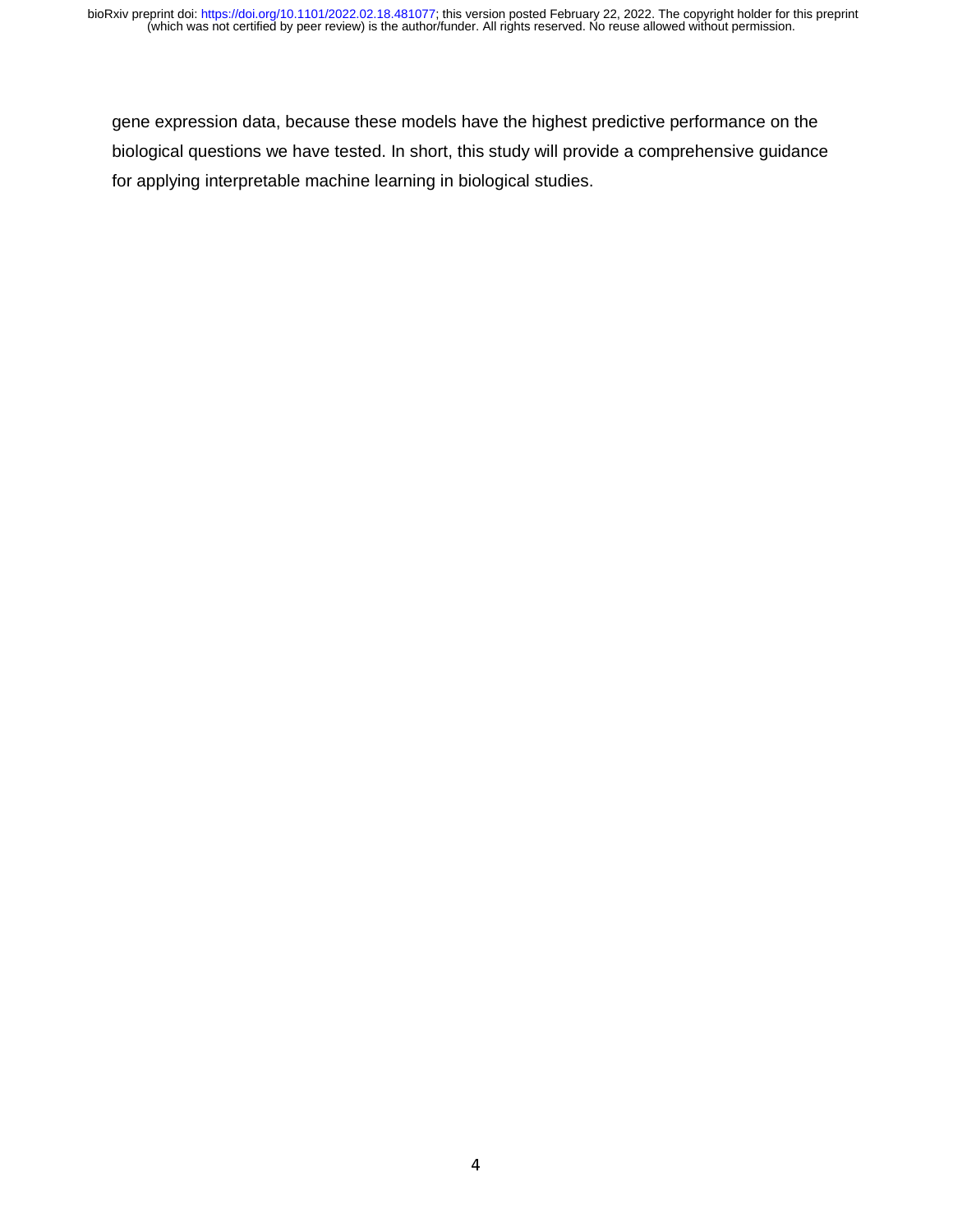## **RESULTS**

#### **Overview of model interpretability**

In this study, we formulated a specific question to instantiate application of interpretable models in biological study. Can we quantify the contributions of individual gene to tissue type and disease status? Two steps were implemented to estimate attributes with respect to each gene of the input sample. First, we built a neural network model, and then trained the model with transcriptomes and their tissue/cell type names or statuses. The model is trained to predict cell or tissue type from transcriptome. We built models based on two types of neural networks, convolutional neural network (CNN) and multiple layer perceptron (MLP) (Architectures are detailed in the Methods). Generally, CNN is more complex than MLP. Next, we incorporated model explainer to estimate how much each individual gene attributes the model's decision or prediction. In this step, model explainer computed quantitative scores with respect to each gene's attribution, which is named as gene contribution score. We implemented eight popular model explainers and their variants commonly used in computer vision, so that we can assess and compare their applicability and performances on the same pretrained model. These explainers include Saliency, InputXGradient, GuidedBackprop, IntegratedGradients, DeepLift, DeepLiftShap, GuidedGradCam, and GuidedGradCam++ (**Supplementary Table S1**) [13, 14, 20-25]. Since GuidedGradCam, and GuidedGradCam++ were developed for CNN specially, only the first six explainers were tested on MLP.

We used 27,417 RNA-Seq samples from GTEx and TCGA projects to train CNN or MLP-based models. These samples were isolated from 82 distinct normal and cancer tissues and cell types (**Supplementary Table S2**). After training, the prediction accuracy of all models is comparable, with a median value of 97.2% for CNN and 97.8% for MLP. Due to the restriction of convolutional layer, models based on CNN require that, as input data, gene expression scores should be organized with a fixed gene order in a matrix. Therefore, we considered different gene orders for the CNN-based models, including sorting genes as their genomic coordinates[18]. However, testing results indicate that gene order does not affect model performance in terms of prediction accuracy. To estimate applicability and performance of the eight explainers, samples from four out of 82 different tissues were used for testing, including normal liver, lung, ovary and pancreas.

#### **Direct use of explainers from computer vision causes poor reproducibility**

 $\sim$  5  $\sim$  5  $\sim$  5  $\sim$  5  $\sim$  5  $\sim$  5  $\sim$  5  $\sim$  5  $\sim$  5  $\sim$  5  $\sim$  5  $\sim$  5  $\sim$  5  $\sim$  5  $\sim$  5  $\sim$  5  $\sim$  5  $\sim$  5  $\sim$  5  $\sim$  5  $\sim$  5  $\sim$  5  $\sim$  5  $\sim$  5  $\sim$  5  $\sim$  5  $\sim$  5  $\sim$  5  $\sim$  5  $\sim$  5  $\sim$  5  $\sim$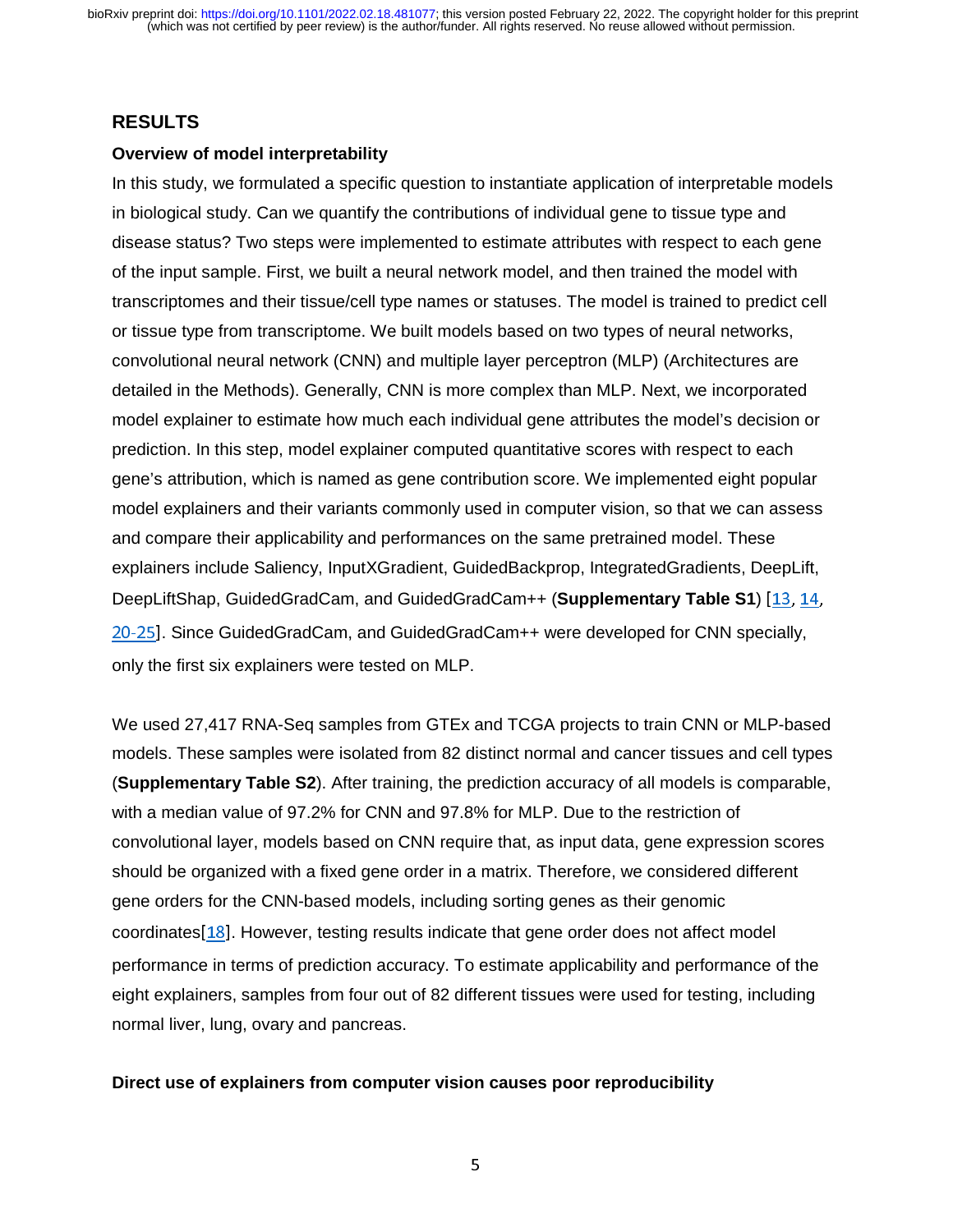Randomness is often challenging in machine learning, which is present in both model training and model interpretability [26, 27]. For this reason, we measured both intra-model and intermodel reproducibility of each explainer. During the testing, each explainer was applied on pretrained models based on CNN or MLP separately.

Firstly, we applied each explainer on the same pretrained model 5 times independently, and then checked correlations of gene contribution scores among the 5 replicates, as well as overlap in the top 100 contributing genes between any two replicates. We found that reproducibility between any two replicates, in terms of Spearman's correlation on gene contribution scores and overlap in the top 100 contributing genes, are low in most explainers on both CNN and MLP-based models (**Figure 1, Supplementary Figure S1**), except GuidedGradCam++ which was used to identify cancer markers [17]. Next, we further applied each explainer on different pretrained models, which were trained based on the same model architecture, the same training data, similar hyperparameters, and have comparable prediction accuracy. We also checked the reproducibility of gene contribution scores calculated from different pretrained models. It was found that the reproducibility of all explainers is significantly reduced, including GuidedGradCam++. For CNN-based models, it is interesting that gene orders have little impact on prediction accuracy, but significant impact on the reproducibility of model interpretability. For MLP-based models, though there is no significant change on the reproducibility between intra-model and inter-model, both Spearman's correlation and overlaps in the top 100 contributing genes are very low.

Reproducibility tests show that gene contribution scores vary greatly across different runs on both CNN and MLP-based models. Moreover, these tests are based on the comparisons within the same explainer, so it is expected that the situation across explainers will be worse. Therefore, it suggests that model explainers from computer vision may not be directly applied in biological questions. One possible reason could be that biological data like transcriptome are focusing on a single gene, which requires higher resolution in model interpretability, so that result data is very sensitive to random noise.

#### **Optimization on model interpretability**

Given that it is not feasible to directly transfer model explainers from computer vision to biology, we asked whether these explainers can be optimized and adjusted for biological studies. For this purpose, we borrowed a de-noising strategy widely used in computer vison, "SmoothGrad:

 $\overline{\phantom{a}}$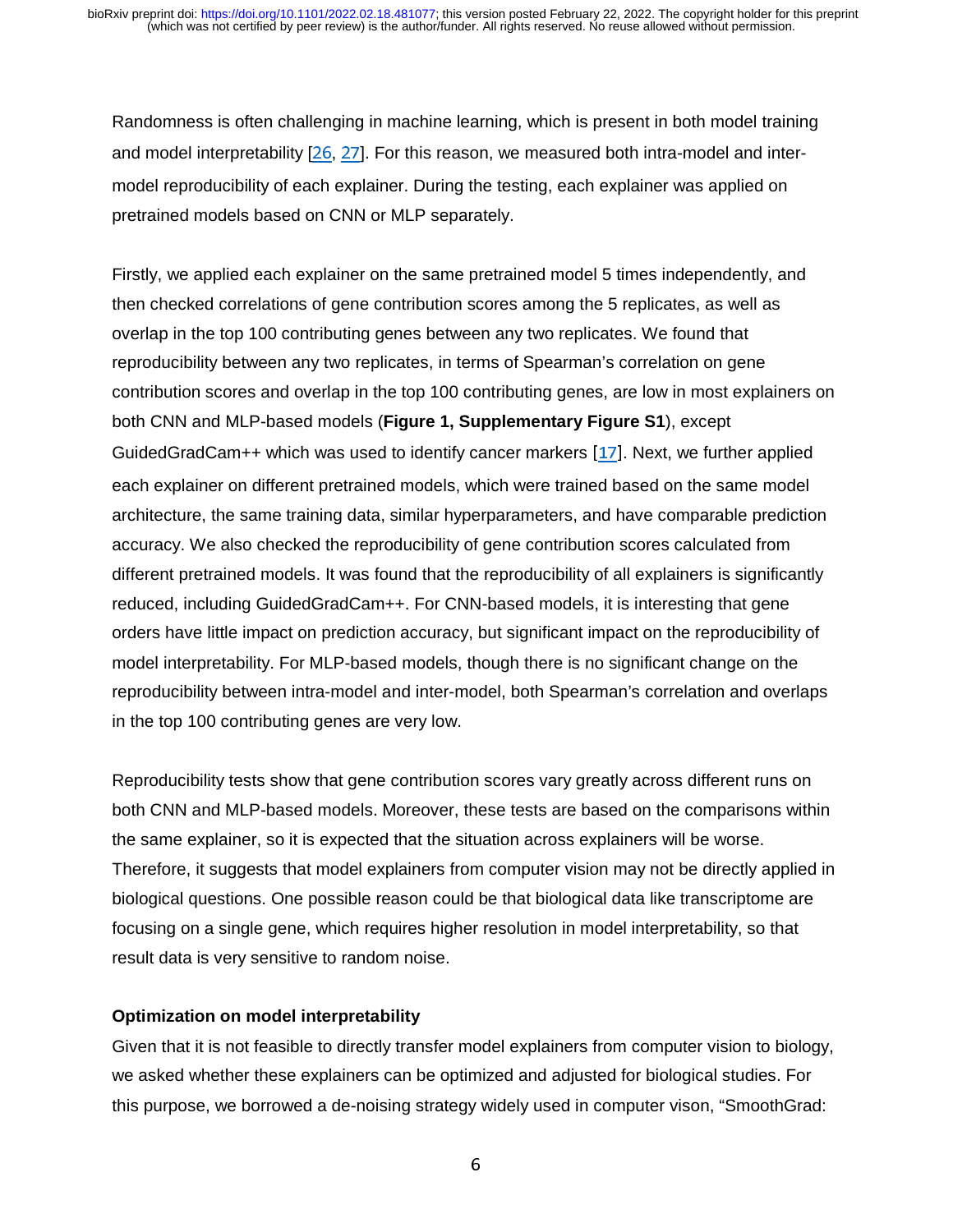removing noise by adding noise" [28]. Instead of estimating gene contribution scores in a sample with "one shot", SmoothGrad proposes to estimate multiple times on one sample while adding random noise into the expression data of estimated sample each time, and then average all results as the final gene contribution scores. We tested whether reproducibility between different pretrained models would benefit from SmoothGrad. Unfortunately, this optimization strategy does not improve reproducibility, instead it lowers the performance of all explainers running on both CNN and MLP, except Saliency on MLP and GuidedBackprop on CNN (**Figure 2A and Supplementary Figure S2)**. For Saliency on MLP, the improvement saturates when repeat number goes to 50, while performance of GuidedBackprop plateaus when the number increases to 30. Inspired by SmoothGrad, we asked whether it will be beneficial if we just simply repeat without adding random noise into the expression data. Results of the simulation indicate that simple repeat significantly improves performance of all explainers on both CNN and MLP, but GuidedGradCam and GuidedGradCam++ (**Figure 2B and Supplementary Figure S3)**. For most explainers, improvement saturates within 20 repeats on CNN, and the number increases to 40 on MLP.

DeepLift, DeepLiftShap and IntegratedGradients require a reference as baseline when estimating gene contribution scores, where the reference is an artificial transcriptome sample and is randomly generated. In computer vision, black image (all zeros as input) or random scores are widely used, while scrambled genomic sequence is demonstrated better in motif identification from regulatory elements [13]. In this study, we compared four kinds of references, named as reference zero, normal, universal, and specific. Reference zero and normal are equivalent to black image and random scores respectively. For reference universal and specific, we estimated mean (mu) and standard deviation (sigma) of each gene's expression level across samples, and then randomly generated a score based a truncated normal distribution N (mu, sigma). Reference universal uses samples from all 82 tissues, while reference specific only uses samples from a specific tissue or cell type. We tested performance of these four kinds of references individually, as well as whether using multiple references would improve reproducibility among models. Simulation results indicate that reference zero is predominant on CNN-based models, while universal is better than others on MLP-based models (**Supplementary Figure S4)**. Additionally, this result is consistent on all the three explainers.

Next, we tested the impact of multiple references on reproducibility. Since using multiple references with zero is equivalent to simple repeat with one reference, these two kinds of optimization cannot contribute to reproducibility additively. Therefore, we compared

7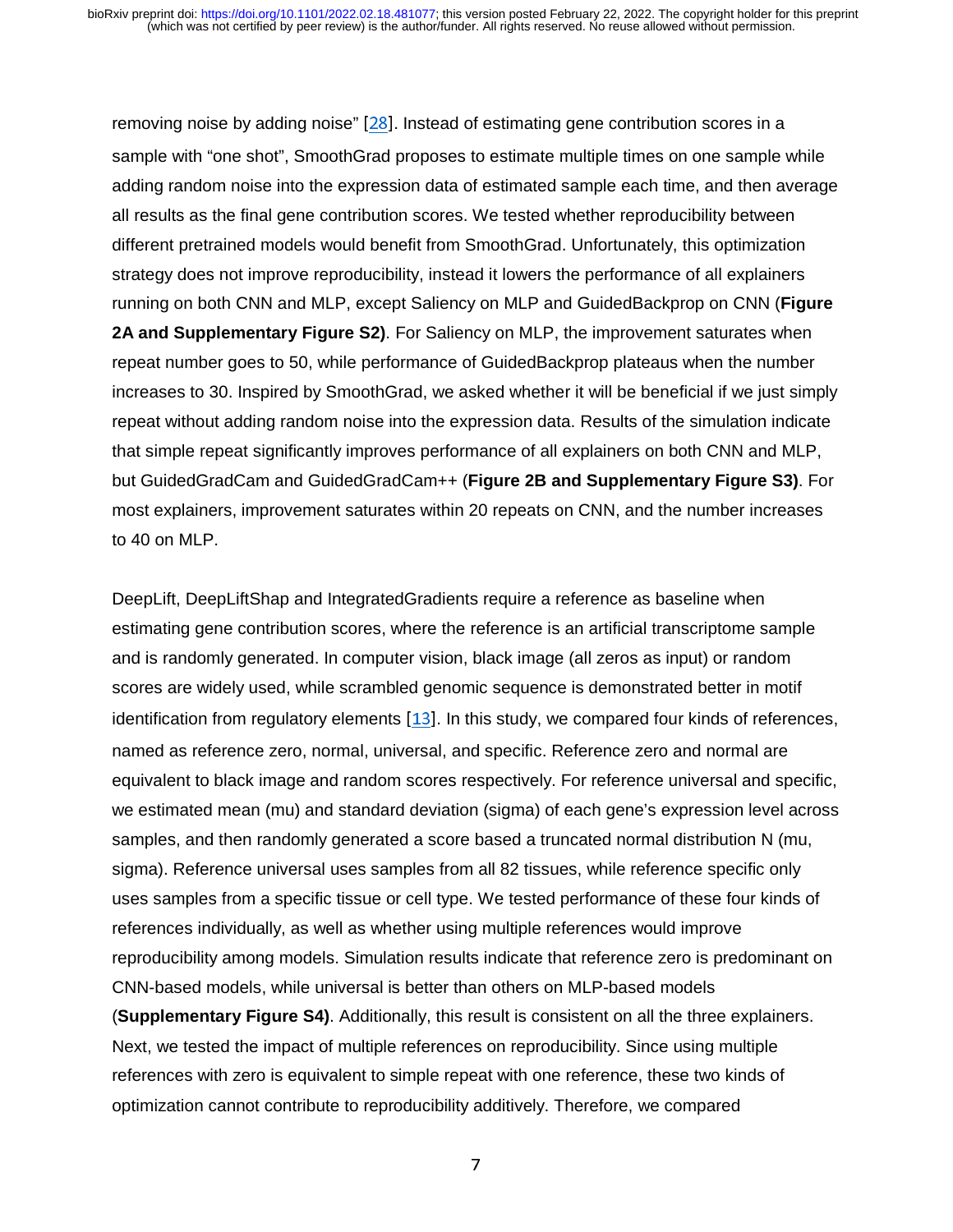reproducibility by combing simple repeat with multiple references as reference normal, universal, or specific, with the reproducibility by combing simple repeat with single reference as zero (which is equivalent to multiple references as zero without simple repeat). Interestingly, we found that reference zero still outperforms the other three kinds of references on CNN-based models (**Supplementary Figure S5)**. Similar as simple repeat, improvement saturates when number of references as zero reach to 20 on CNN-based models, while the number of references as universal goes to 60 on MLP-based models (**Figure 2C**).

Considering that the reproducibility was significantly improved by repeating the interpreting step multiple times on the same model, we wondered whether it would be beneficial to aggregate outputs from different models. Therefore, we applied optimal conditions of each explainer on CNN or MLP-based models (**Supplementary Table S2**), estimated gene contribution scores on each pretrained model individually, and then averaged results from a certain number of models. Results show that aggregating models can significantly increase reproducibility among different replicates (**Figure 2D, and Supplementary Figure S6**). Especially, Spearman's correlations for DeepLift, DeepLiftShap and IntegratedGradients nearly reach to 1.0 on MLP. By and large, the reproducibility of all explainers is significantly increased on both CNN and MLP-based models after aggregating models (**Figure 2E-F, and Supplementary Figure S7**). Of note is that model aggregation has extremely strong impact on the reproducibility of all explainers on CNN-based models in terms of overlap in top 100 contributing genes. For most explainers on MLP-based models, Spearman's correlations on gene contribution scores are higher than 0.9, and over 90% of top 100 contributing genes overlap between replicates on the same explainer.

In short, gene contribution scores are highly reproducible on the same explainer with specific optimized conditions. Reproducibility of the top 100 contributing genes is better on MLP-based models than those on CNN-based models. One possible reason is that CNN-based models is much more complicated than MLP-based models and is hard to be interpreted.

#### **Consistency across model explainers**

To test consistency of gene contribution scores across explainers, we extracted the top 100 contributing genes identified by different explainers with and without model aggregation respectively, and then checked their overlaps (**Supplementary Table S3**). For both CNN and MLP-based models, model aggregation does not only improve reproducibility within the same explainer, but also consistency across explainers. However, the top 100 contributing genes from

 $\mathbf{S}$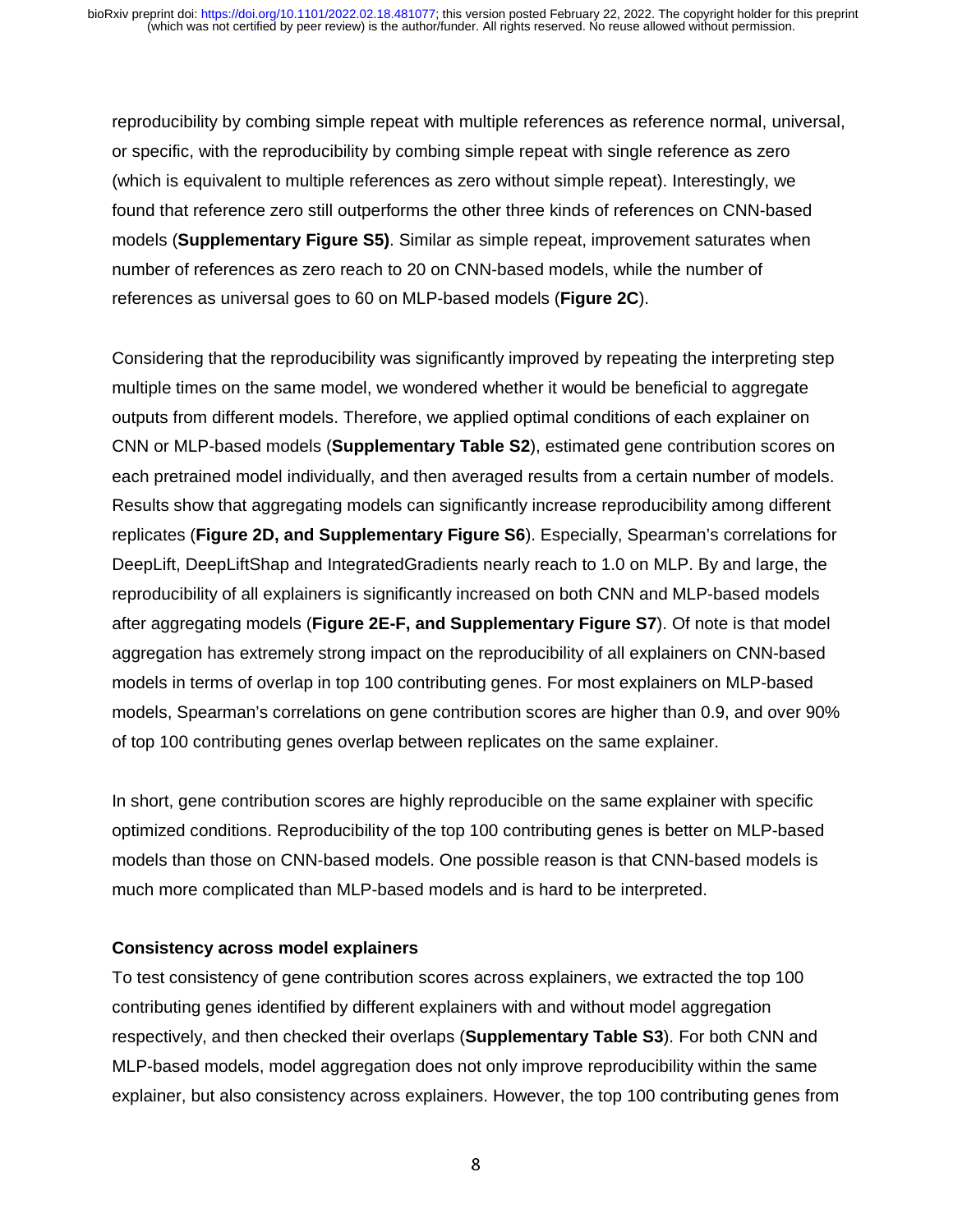CNN-based models with model aggregation does not overlap with those genes on MLP-based models with or without model aggregation. Moreover, within CNN-based models, the top 100 contributing genes with model aggregation does not overlap with those without model aggregation either, which suggests that model aggregation makes these explainers to highlight completely different genes. By contrast, top contributing genes on MLP-based models are highly consistent between with and without model aggregation.

Intriguingly, the measurement of reproducibility within the same explainer and across explainers highlights three representative groups from the combinations composed of explainers, model types (CNN or MLP), and optimization approaches (with or without model aggregation) (**Figure 3**). The three groups are group I: DeepLift, DeepLiftShap, GuidedBackprop, InputXGradient, and IntegratedGradients on CNN-based models with model aggregation; group II: DeepLift, DeepLiftShap, InputXGradient, and IntegratedGradients on MLP-based models with model aggregation; and group III: GuidedBackprop and Saliency on MLP-based models with model aggregation.

#### **Expression status of top contributing genes**

Given that explainers on three representative groups emphasize distinctive genes, it is important to explore the biological relevance of the top contributing genes. Since contribution scores were derived from gene expression, we analyzed Spearman's correlation between gene contribution scores and their expression level (**Supplementary Figure S8**). It is expected that there will be high correlation in InputXGradient, because gene expression level is a cofactor used to compute contribution score. There is weak correlation in all explainers in both group II and group III, except InputXGradient. Conversely, there is very strong correlation in group I. However, it is incomprehensible that there is weak negative correlation in GuidedBackprop on CNN-based models, and model aggregation strengthens the negative correlation.

Additionally, we also checked overlaps between the top 100 contributing genes and the top 100 expressed genes for all explainers on both CNN and MLP-based models (**Supplementary Figure S9**). In liver, nearly 50% of the top contributing genes overlap with top expressed genes in those explainers of group II, while the numbers are less than 10% in both group I and group III (**Figure 4A**). Strikingly, model aggregation eliminates overlaps when the top 100 contributing genes were calculated on CNN-based models. Another noticeable finding is that though

en de la provincia de la provincia de la provincia de la provincia de la provincia de la provincia de la provi<br>En la provincia de la provincia de la provincia de la provincia de la provincia de la provincia de la provinci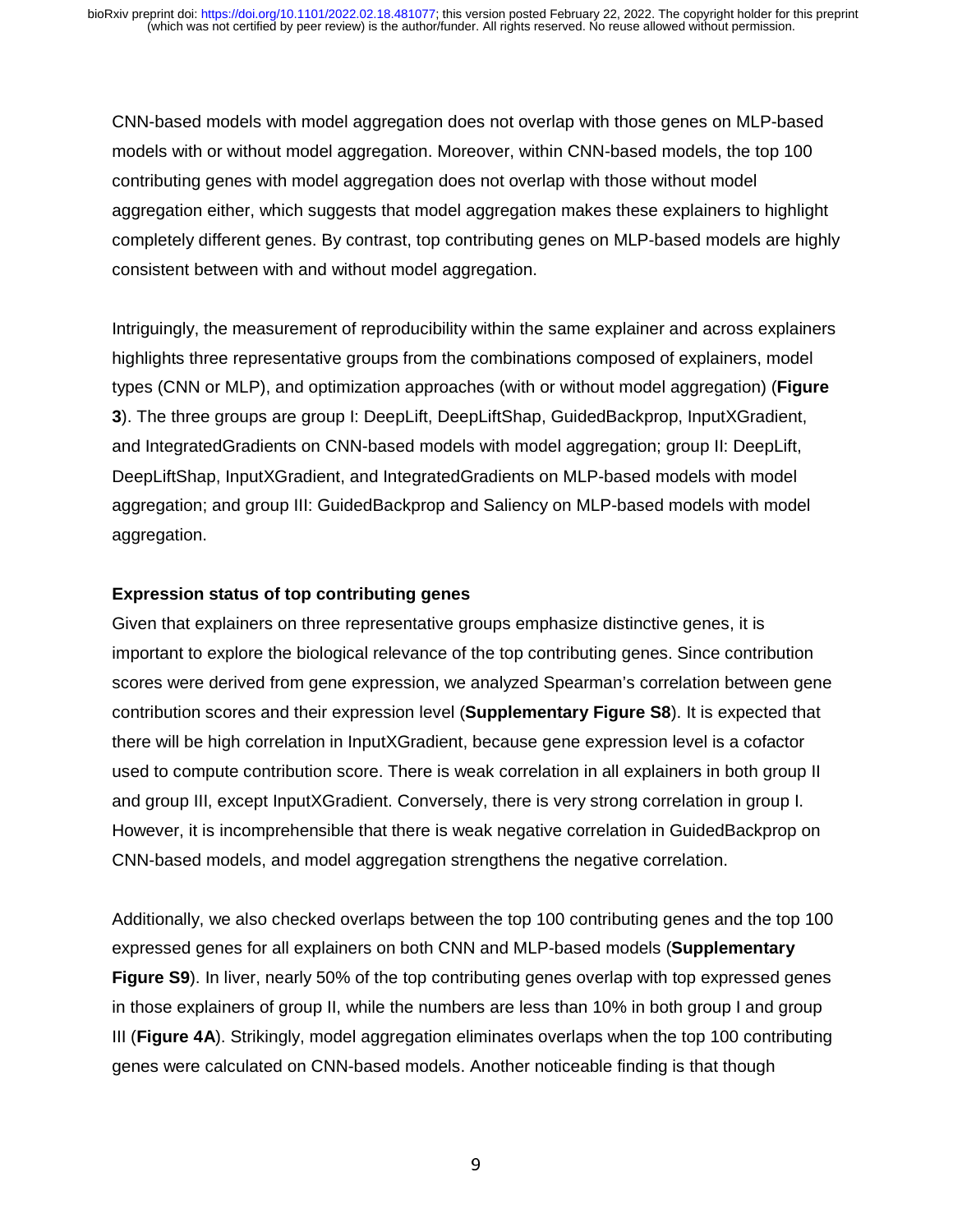Spearman's correlation between gene contribution scores and expression level are extremely high in group I, majority of the top contributing genes are not highly expressed in this group.

Since different tissues have a unique phenotype, we wondered whether the top contributing genes from different tissues will also exhibit distinct expression profiles. Heatmap analysis shows that there are clear tissue-specific manifestations in group II (shown as DeepLift, MLP with model aggregation), and the patterns are very weak in both group I (shown as DeepLift, CNN with model aggregation) and group III (shown as Saliency, MLP with model aggregation) (**Figure 4B**). In addition, the total gene number in group III is much lower than those in group I and II, after removing redundant genes from the top 100 contributing genes across tissues. This suggests that the top 100 contributing genes are mostly shared across tissues in group III, which was also validated by comparison across tissues in all explainers (**Supplementary Table S4**). Among the three groups, the top contributing genes in both group I and II are tissue specific, and genes in group III are highly shared across tissues (**Figure 4C**).

Considering that the top contributing genes in group I and II are mostly tissue specific, we are curious how the top contributing genes are related with tissue-specifically (TS) expressed genes. For this propose, we identified TS genes across 82 tissues and cell types used in model training. It was found that about 70% of the top contributing genes overlap with TS genes in group II in liver (**Figure 4D**). The fractions vary across tissues (**Supplementary Figure S10A**), since there are different numbers of TS genes in each tissue type (**Supplementary Figure S10B**). The percentages drop to less than 10% in both group I and group III. Interestingly, model aggregation also diminishes overlaps with TS genes in most explainers on CNN-based models.

In addition, since many of the top contributing genes in group I are expressed at comparable level across tissues, we asked whether the top contributing genes are related to housekeeping (HK) genes. We also identified all HK genes across 82 tissue and cell types. Comparison results show about 10% of top contributing genes overlap with HK genes in group I, in which the number was also reduced by model aggregation (**Figure 4E, and Supplementary Figure S11**). Conversely, no overlap was found in both group II and group III, except InputXGradient.

#### **Enrichment of top contributing genes on biological functions**

To further explore function of top contributing genes, we performed Gene Ontology (GO) enrichment analysis with these genes. Results show that no enrichment was found on genes

10 and 10 and 10 and 10 and 10 and 10 and 10 and 10 and 10 and 10 and 10 and 10 and 10 and 10 and 10 and 10 an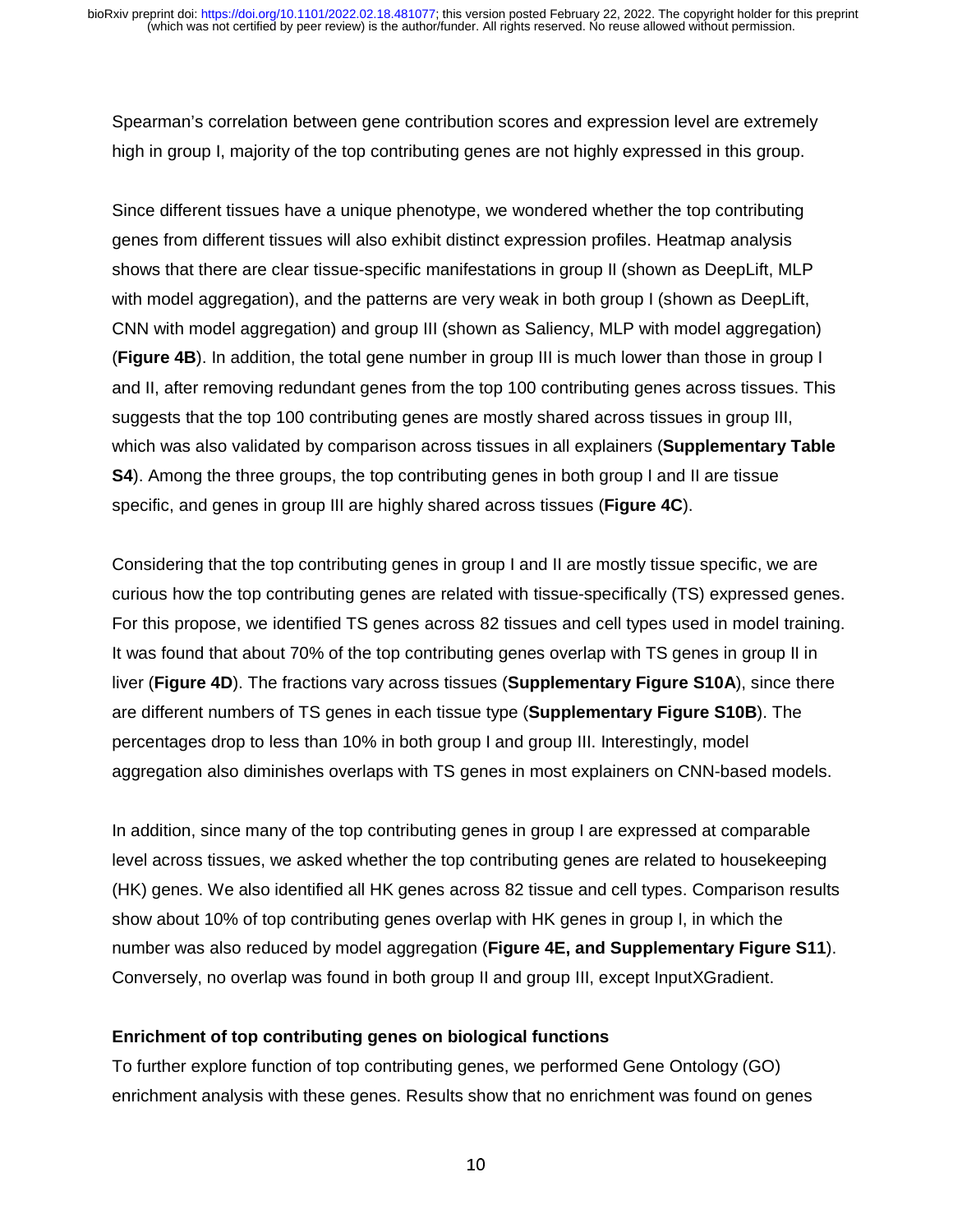identified by all explainers in group I. Enrichment of genes identified by group II are mostly also tissue specific (**Supplementary Table S5**). For example, genes in liver are enriched in molecular function as lipoprotein and lipoprotein lipase related activities, while genes in pancreas are enriched in binding of oligosaccharide, peptidoglycan and so on. Additionally, in group II, results within DeepLift, DeepLiftShap and IntegratedGradients are slightly more consistent than InputXGradient. It is expected that enrichment of genes from group III are similar across tissues, since top contributing genes are highly overlapped. GO enrichment analysis shows that top contributing genes in group III are enriched in CCR7 chemokine receptor binding, neuropeptide hormone activity, neuropeptide receptor binding, and DNAbinding transcription activator activity. Subsequently, we checked how top contributing genes are related with transcription factors (TFs) and TF cofactors. It was found that there are about 20 genes that overlap with TFs in group III, which is more than 2-fold enrichment than random baseline (**Figure 4F**). By contrast, genes in group II show depletion in TFs in liver, but 1.5-fold enrichment in Ovary (**Supplementary Figure S12**). No enrichment or depletion was found in group I, except GuidedGradCam++. As for TF cofactors, there are low overlap in all three groups (**Supplementary Figure S13**).

#### **Top contributing genes in cancers**

From group II, we found that top contributing genes are tissue specific, and their expression level also exhibit tissue-specific manifestations. Therefore, we asked how the expression pattern of the top contributing genes changes from normal to cancer tissues. To address this question, we matched normal and cancer samples for liver, lung, ovary and pancreas from GTEx and TCGA data, and compared expression level of top contributing genes between normal and cancer tissues. It was found that about 40% to 80% of the top contributing genes are differentially expressed genes between normal and cancer tissues in DeepLift on MLP (group II), which is about 2 times fold over random baseline (**Figure 4G**). The fractions range from 30% to 60% in Saliency on MLP (group III), about 1.5 times fold over random baseline. Group I was not included for the analysis, since previous analyses show that model aggregation eliminates many features common in explainers on CNN-based models without model aggregation and explainers from group II and III, and no biological enrichment was found in the top contributing genes identified by group I.

Interestingly, differentially expressed top contributing genes are segregated into two distinct populations in group II (**Figure 4H, and Supplementary Figure S14**). Specifically, the top

11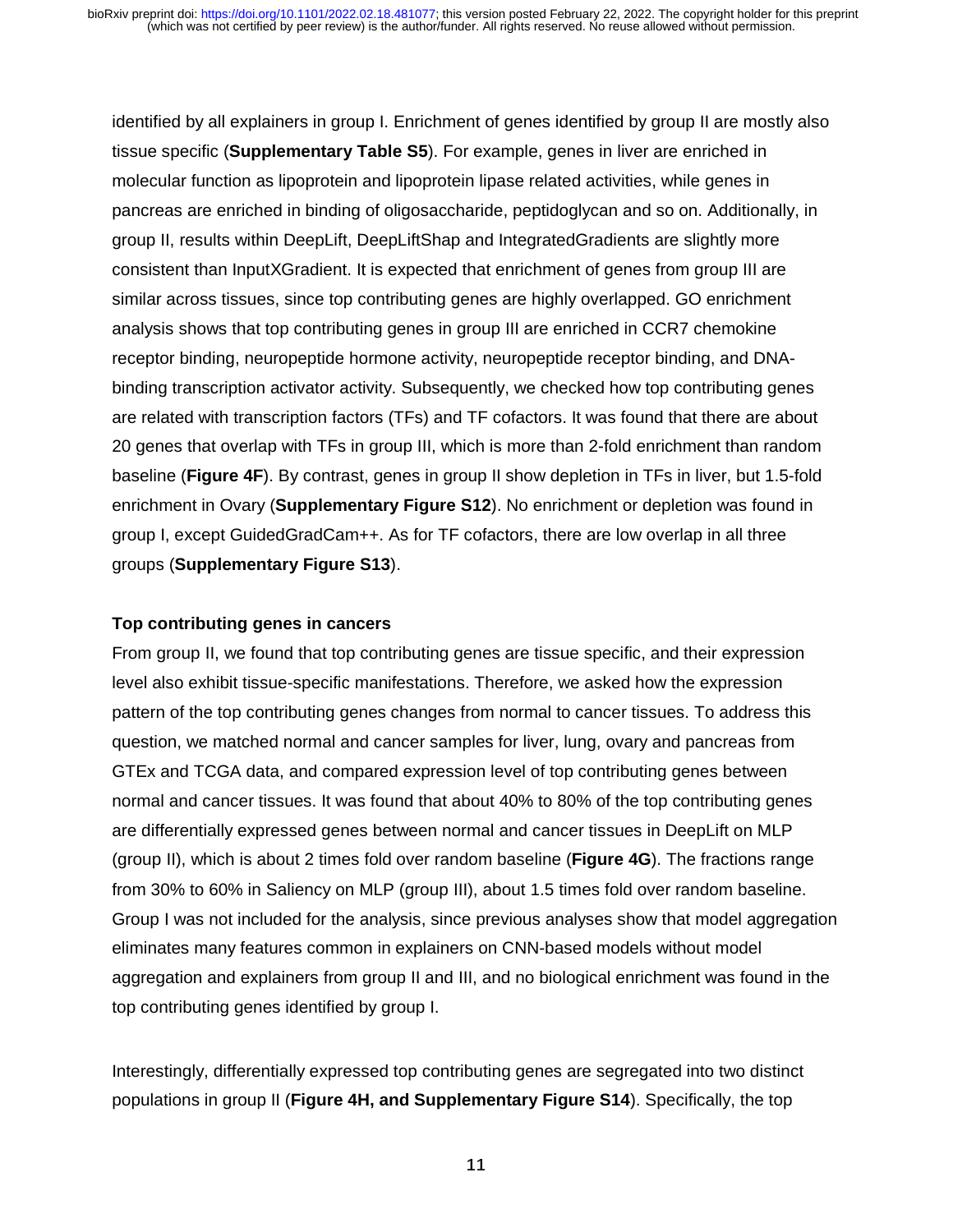contributing genes specific to normal tissues are downregulated in cancer, while those specific to cancer are upregulated in cancer. For example, Glypican-3 (*GPC3*), a member of heparan sulfate proteoglycans family, is one of top contributing genes in liver cancer but not in normal liver. *GPC3* is often observed to be highly elevated in hepatocellular carcinoma and is a target for diagnosis and treatment of hepatocellular carcinoma [29]. However, similar pattern was not found in Saliency on MLP-based models, because top contributing genes are mostly shared in both normal and cancer tissues. Together, the expression profiles suggest that the top contributing genes in group II will be potential marker genes in cancer research.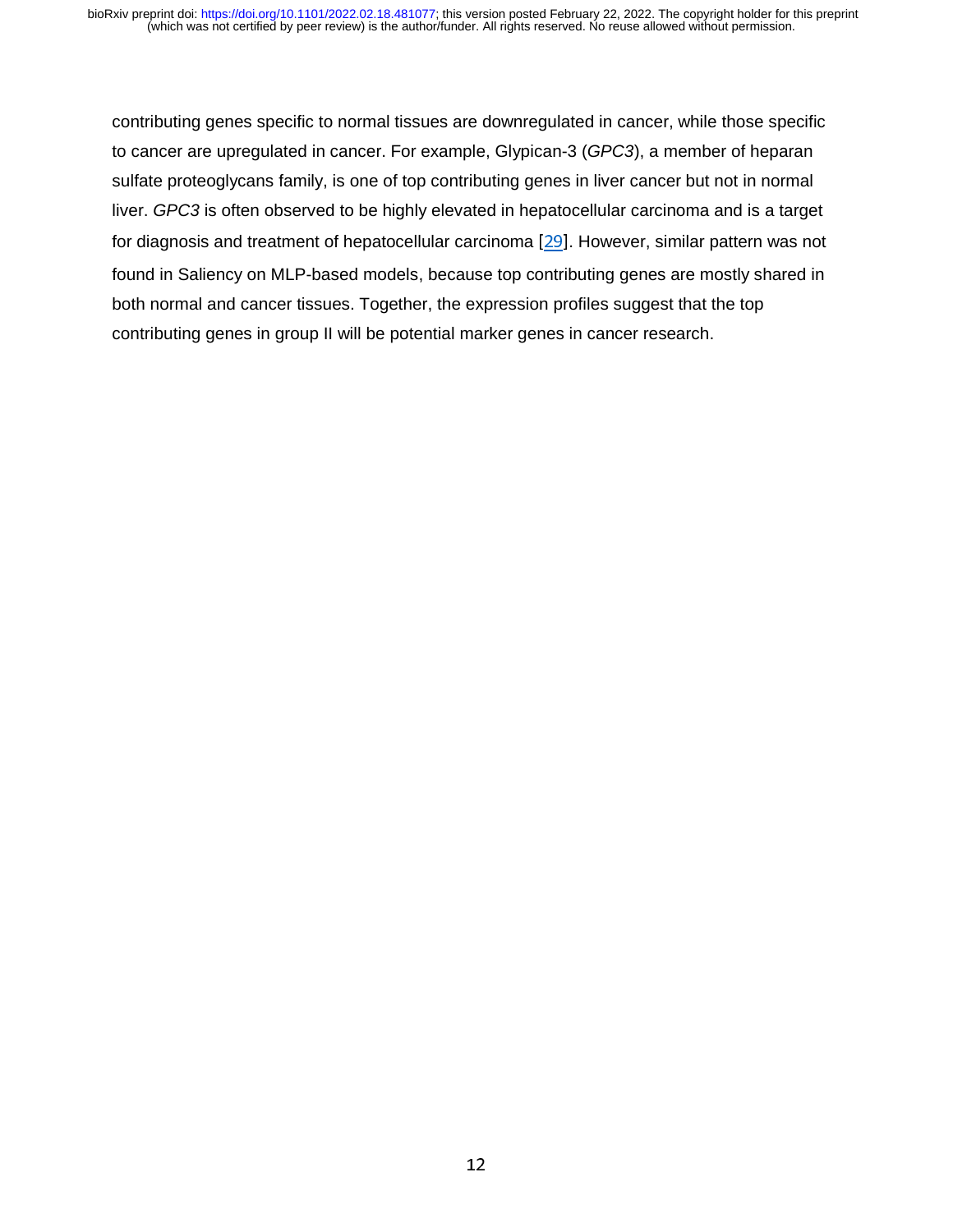## **CONCLUSIONS**

The beauty of interpreting machine learning model is that it converts the complex mathematical rules learned by neural networks into biological rules, which provides new insights to explore biological questions. In this study, we illustrated model interpretability in biological studies with an example of interpreting models trained to predict tissue types and status based on transcriptome. To facilitate application of interpretable machine learning model, we proposed a series of optimization strategies and demonstrated the biological preference of different model explainers. We believe this guidance will bring broad applications of interpretable machine learning models in biological studies.

Typically, complicated models are not easily interpreted[30], which is also witnessed by the poor performance on interpreting CNN-based models. Therefore, it will be better to use a simple neural networks architecture with comparable performance in prediction. The top contributing genes detected by explainers in group II exhibits tissue-specific manifestation in both gene sets and gene expression profile, which is consistent with prior to knowledges about tissue specificity and cell identity[31-34]. From this perspective, explainers in group II are more suitable for biological study, especially when exploring biological questions based on transcriptomic data. Recent years, single-cell RNA-Seq technique has been widely applied to different tissue types and diseases, leading to many well-defined sub-populations in each tissue [35, 36]. Although this study assessed model interpretability on transcriptome from bulk RNA-Seq, the optimization strategies proposed here can be also applied to single-cell transcriptome to quantify "individual gene contribution" and explore important genes in each sub-population. It is expected that interpretable machine learning models will also benefit understandings on tissue specificity and heterogeneity, disease mechanisms and cellular engineering at single-cell resolution.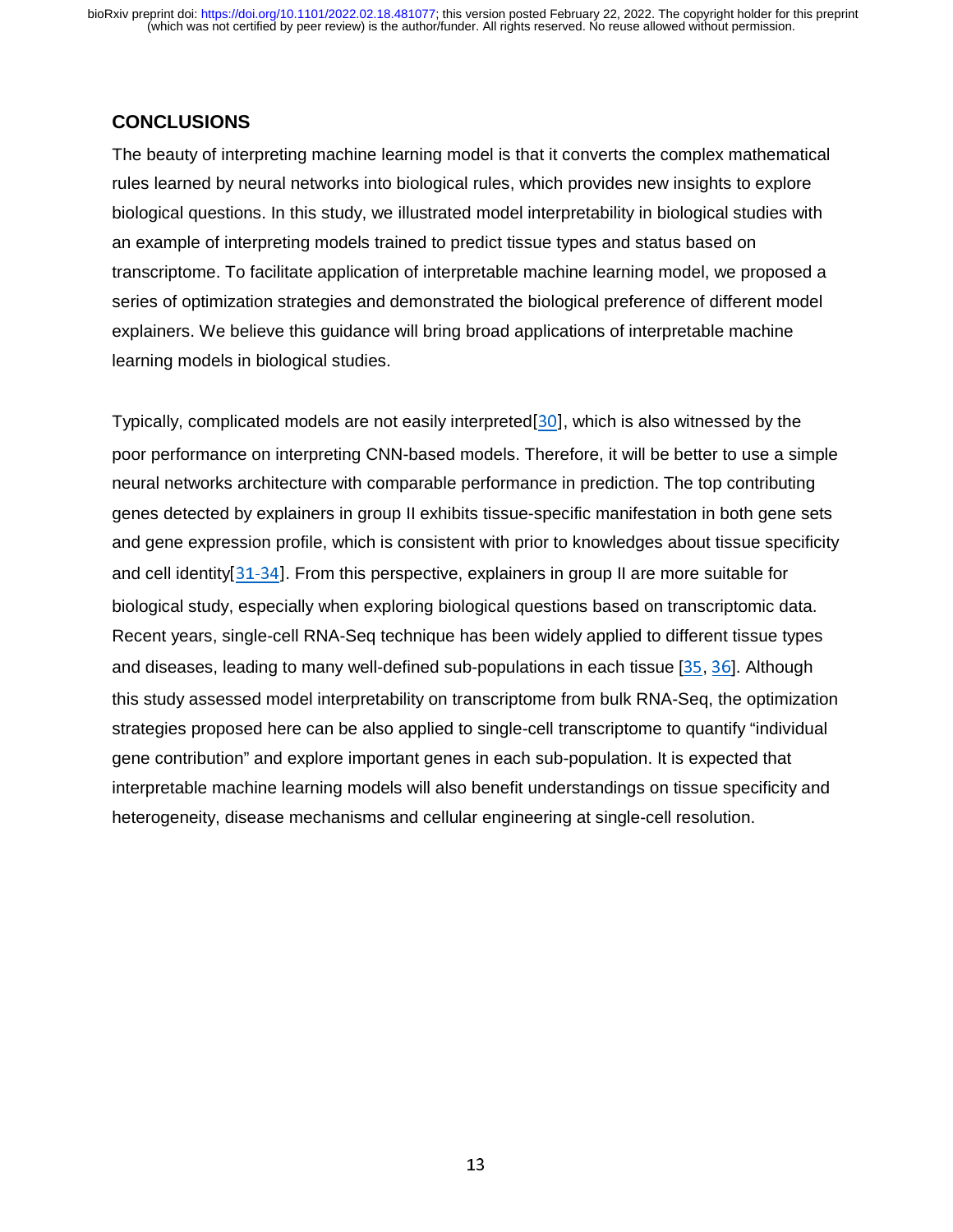## **METHODS**

#### **Human transcriptome collection and processing**

In total, 27,417 RNA-Seq samples are used in our study, among which 17,329 and 10,088 RNA-Seq data were collected from GTEx and TCGA projects respectively[37]. These samples are from 47 distinct primary normal tissues and 2 cell lines (with prefix GTEx\_ in the tissue code) and 33 different primary cancer tissues (with prefix TCGA\_ in the tissue code), respectively. All pre-processed TCGA and GTEx RNA-Seq data were downloaded from GTEx Portal (phs000424.v8.p2) and Recount2 database[38] respectively. For TCGA data, only primary tumor samples were used for further analysis. Tissue type names remain the same as TCGA and GTEx Projects. In each sample, the expression level scores of 19,241 protein-coding genes were normalized as log2(TPM + 1) and then imported for further analysis.

#### **Convolutional neural networks (CNN) model**

We used a five-layer convolutional neural network to build a CNN model, which includes three convolutional layers, one global average pooling layer and one fully connected layer sequentially. Each layer includes 64, 128, 256, 256 and 82 channels respectively. The kernel sizes for the three convolutional layers are 5, 5, and 3 respectively, and each convolutional layer is followed by max pooling with kernel size of 2. Batch normalization and ReLU are applied immediately after max pooling in each convolutional layer and global average pooling layer.

As the input of the CNN model, normalized expression scores of 19,241 genes were transformed into a 144X144 matrix, and zero-padding was used at the bottom of the matrix. The final fully connected layer comes with an 82-dimension output, which matches to 82 different tissue types.

#### **Multilayer perceptron (MLP) model**

There is only one hidden layer in the MLP model, and 128 units are used in the hidden layer. Batch normalization and rectified linear unit activation function (ReLU, which can be presented as  $f(x) = max(0, x)$  are applied immediately after the hidden layer. There are 19,241 variables in the input layer, which matches the number of genes used for the analyses. The output layer assigns a phenotype probability-like score for each of 82 tissue types.

#### **Model training**

 $144$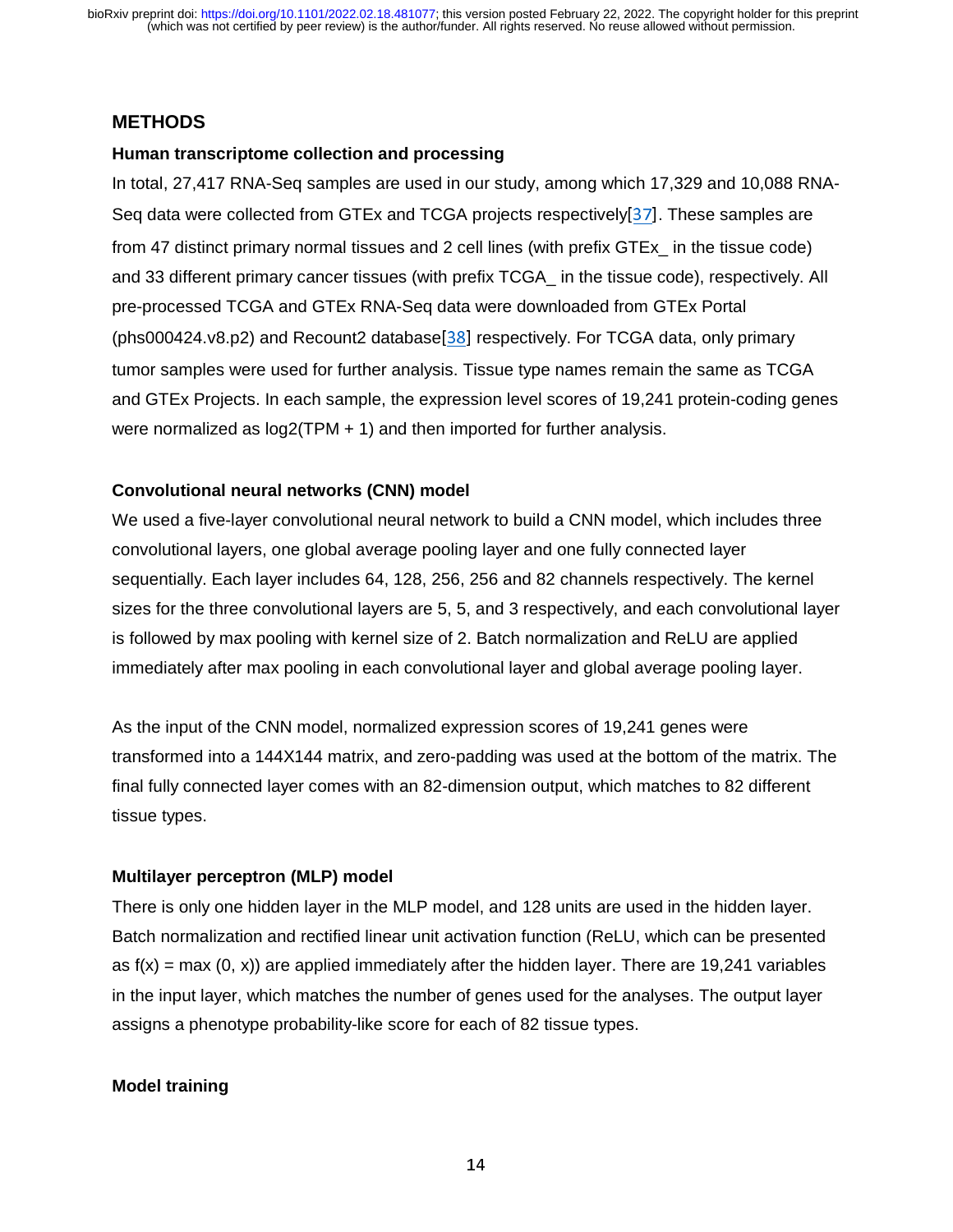All samples in a tissue type were randomly partitioned as 9:1 ratio, with 90% of samples used as training data and the remaining 10% treated as testing data. In each epoch, up-sampling was employed to avoid imbalance caused by different sample numbers per tissue types. Adam optimizer on cross entropy loss was utilized to update the weights of the neural network. After hyperparameter optimization, an initial learning rate of 0.0006 was used for CNN model, and 0.001 was used for MLP model. Batch size of 256 was used for both CNN and MLP. If there is no improvement for 5 sequential epochs, the learning rate will be reduced by 0.25. L2 regularization was applied with a lambda score of 0.001. A fixed dropout of 0.25 was applied before the output layer in the MLP model, while dropout of 0.25 was applied before the global average pooling layer in the CNN model.

To check and optimize reproducibility in model explanation, we selected 60 well-trained models based on slightly different parameters but similar performance. In the CNN model, genes are organized in to 2-D matrix with a fixed order as input. In this study, gene order in the CNN model was also considered. With the same gene order, we selected 5 well well-trained models based on slightly different parameter but similar performance. With different gene orders, we selected 60 well well-trained models based on slightly different parameter but similar performance.

#### **Estimate model performance**

5-fold cross-validation was used to estimate the model performance for both MLP and CNN. 5 groups of datasets were prepared for further training and evaluation, and each group of datasets includes training dataset and test dataset. Dataset preparation for each group is as follows. In the beginning, we randomly split all samples in each tissue into 5 parts. For the  $1<sup>st</sup>$ group: combine the  $1<sup>st</sup>$  part of samples in each tissue as test datasets and all the remaining parts of samples in each tissue as training dataset. For the  $2^{nd}$  group: combine the  $2^{nd}$  part of samples in each tissue as test datasets and all the remaining parts of samples in each tissue as training dataset. The same strategy was also applied to the other groups. The same hyperparameters were used to train models based on the training dataset of different groups separately. Pretrained models were then used to estimate the corresponding test dataset. Estimated results from different groups were combined, in which the number of combined samples is equal to the total sample. Lastly, all metrics about performance were calculated based on the combined estimated results.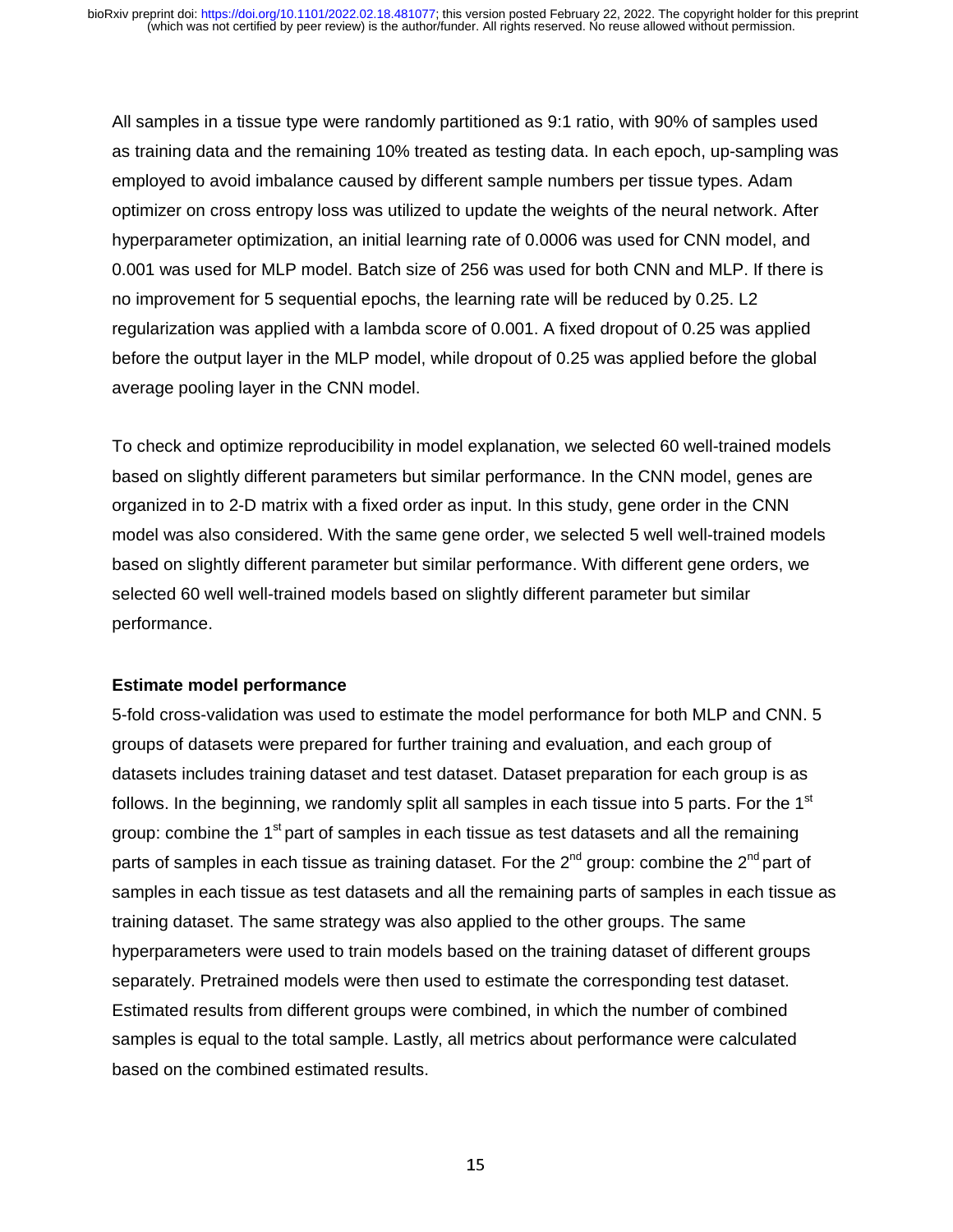#### **Model explanation**

To estimate how much each gene contributes to the model prediction, we used eight different model explainers and variants, which are DeepLift, DeepLiftShap, GuidedBackprop, GuidedGradCam, GuidedGradCam++, InputXGradient, IntegratedGradients, and Saliency. All these explainers were implemented based on Captum package (https://github.com/pytorch/captum). As output, each explainer estimates contribution scores

with respect to each of the 19,241genes.

#### **Reference preparation**

In this study, we tested four kinds of references, which are named as zero, normal, universal and specific. 1) For zero, we assigned expression level of each gene to 0. 2) For norm, expression level of each gene was randomly generated from a truncated normal distribution *N* (0,1), and all values are restricted between 0 and 1. 3) For universal, expression level of each gene was randomly generated from a truncated normal distribution *N* (μ, σ), and all values are restricted between 0 and σ.  $\mu$  and σ were calculated based on expression values of a specific gene across all samples from all tissues, and σ is standard deviation. 4) For specific, each tissue uses their tissue-specific references. The strategy to generate specific reference is similar to universal reference. Instead of using all samples from all tissues, only samples from a specific tissue were used to estimate  $\mu$  and  $\sigma$ . In the reference testing, 2,000 different references were generated for normal, universal and specific separately. For zero, we just repeated the same reference 2,000 times.

#### **Simulation for optimal number of pseudo-samples generated for each sample**

The simulation process was performed on 5 different pretrained models as follows, and sample X will be taken as an example. Step 1: we generated 50 pseudo-samples based on sample X by randomly adding noise to each gene's expression level with normal distribution *N* (0,1). Step 2: we estimated gene contribution scores for all genes in each pseudo-sample. To estimate gene contribution scores based on  $n$  pseudo-samples, we randomly selected  $n$  replicates out of 50, and the final gene contribution score for a specific gene was calculated based on mean of  $n$ scores. Step 3: repeat step 1) and 2) on 5 different pretrained models respectively. Step 4: For sample X, there will be 5 replicates of gene contribution scores based on the same number of pseudo-samples. For the 5 replicates based on  $n (n = 1, 2, ..., 100)$  pseudo-samples, we calculated Spearman's Correlation coefficient on gene contribution scores from any two replicates, and this operation was carried out on all  $\mathcal{C}_5^2$  combinations. Based on the above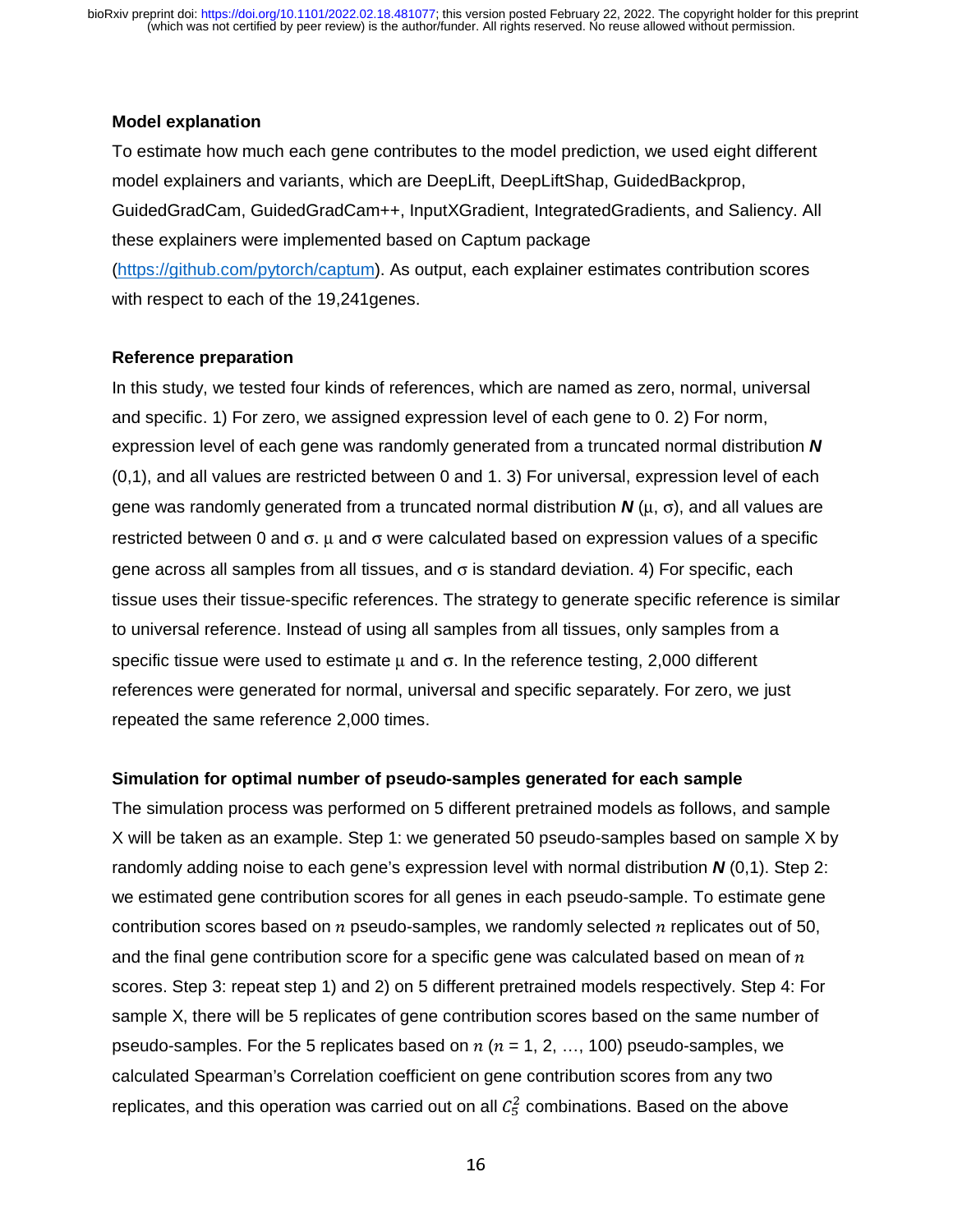method, we obtained the relationship between number of pseudo-samples and Correlation coefficient on any two replicates.

#### **Simulation for optimal repeat number on the same model**

The simulation process was performed on 5 different pretrained models as follows, and sample X will be taken as an example. Step 1: First, we estimated gene contribution scores for all genes in sample X 50 times respectively, and there were 50 replicates for sample X. To estimate gene contribution scores by  $n$  times repeats, we randomly selected  $n$  replicates out of 50, and the final gene contribution score for a specific gene was calculated based on mean of  $n$  scores. Step 2: repeat step 1) on 5 different pretrained models respectively. Step 3: For sample X, there will be 5 replicates of gene contribution scores based on the same repeat number. For the 5 replicates based on  $n (n = 1, 2, ..., 100)$  times repeats, we calculated Spearman's Correlation coefficient on gene contribution scores from any two replicates, and this operation was carried out on all  $C_5^2$  combinations. Based on the above method, we obtained the relationship between repeat number and Correlation coefficient on any two replicates.

#### **Simulation for optimal number of references**

The simulation process was performed on 5 different pretrained models as follows, and sample X will be taken as an example. Step 1: we estimated gene contribution scores for all genes in sample X with 1, 2, 3 ... 100 reference samples respectively, and the reference samples were randomly selected from the 2,000 background samples pool. Step 2: repeat step 1) on 5 different pretrained models. Step 3: For sample X, there will be 5 replicates of gene contribution scores based on the same number of reference samples but different pretrained models. For the 5 replicates based on  $n (n = 1, 2, ..., 100)$  reference samples, we calculated Spearman's Correlation coefficient on gene contribution scores from any two replicates, and this operation was carried out on all  $\mathcal{C}_5^2$  combinations. Based on the above method, we obtained the relationship between number of reference samples and Correlation coefficient on any two replicates. For each type of reference, we repeated the above simulation process individually.

#### **Simulation for optimal number of aggregated models**

The simulation process was performed on 60 different pretrained models as follows, and sample X will be taken as an example. Step 1: we estimated gene contribution scores for all genes in sample X on each pretrained models respectively. Step 2: to estimate gene contribution scores by aggregating  $n (n = 1, 2, ..., 20)$  models, we randomly selected  $n$  replicates out of 60, and the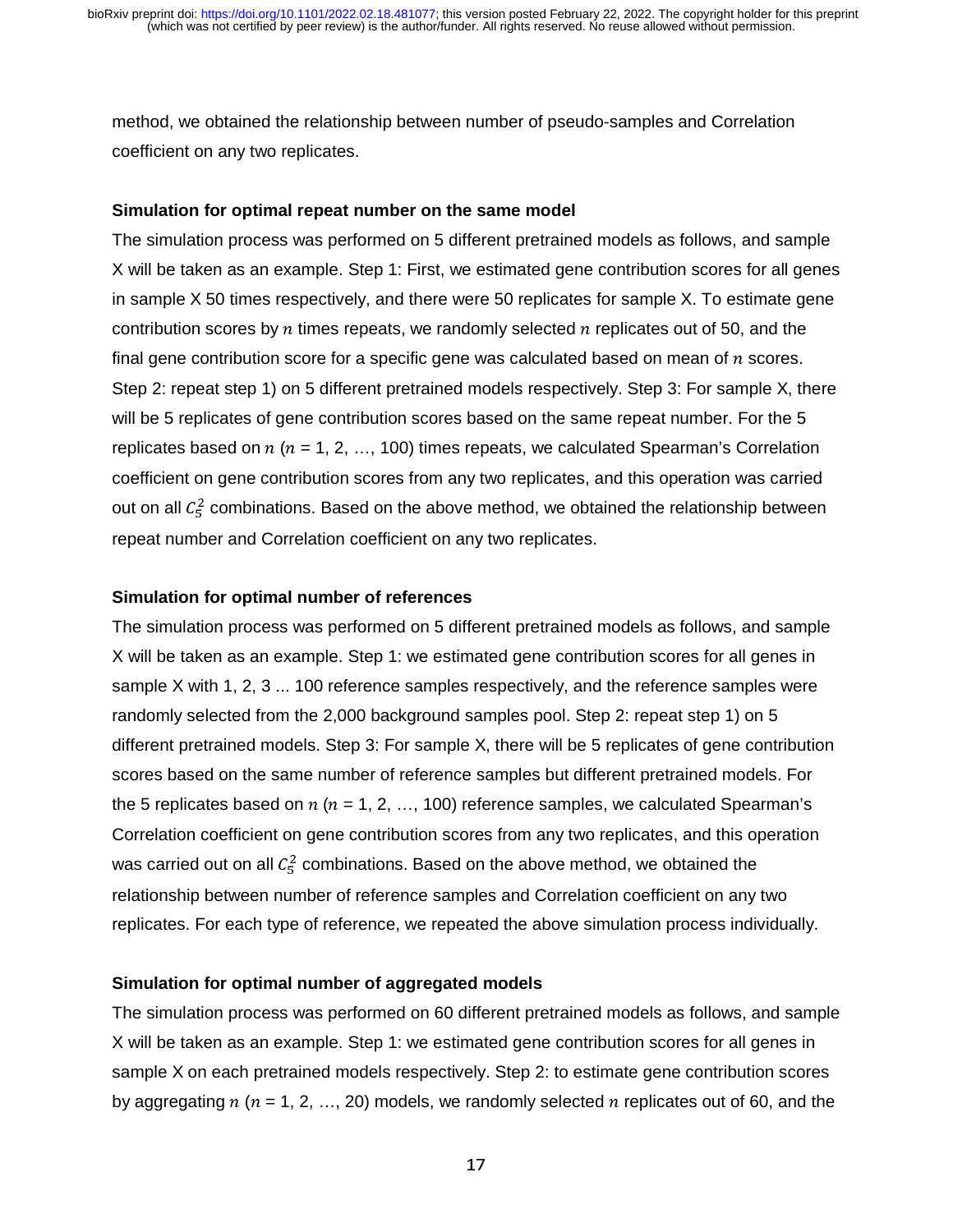final gene contribution score for a specific gene was calculated based on mean of  $n$  scores. Step 3: repeat step 2) K times, where  $K = \max(\frac{\infty}{n}, 4)$ . Step 4: For sample X, there will be K replicates of gene contribution scores based on the same number of aggregated models. For these K replicates based on  $n (n = 1, 2, ..., 20)$  aggregated models, we calculated Spearman's Correlation coefficient on gene contribution scores from any two replicates, and this operation was carried out on all  $\mathcal{C}_K^2$  combinations. Based on the above method, we obtained the relationship between repeat number and Correlation coefficient on any two replicates.

#### **Gene classification**

Tissue-specific (TS) expressed genes were identified by the tool TissueEnrich with group "Tissue-Enhanced" [39]. In each tissue, median expression level of each gene was calculated across all samples, and housekeeping genes are defined as genes with TPM ≥1 and less than 2-fold change on median expression level among all tissue types [40].

#### **Gene Ontology enrichment analysis**

Genes of interest were extracted and imported into the Gene Ontology online tool for GO enrichment analysis with the options "molecular function" or "biological process" and "Homo sapiens" checked. [41, 42].

#### **Annotation of transcription factor (TF) and TF cofactors**

All TFs and TF cofactors were downloaded from animalTFDB [43]. In total, there were 1,666 TFs and 1,026 TF cofactors.

#### **Differentially expressed genes between normal and cancer**

Mann–Whitney U test (two-sided) was used to compare gene expression between normal and cancer tissues. Differentially expressed genes should satisfy the following criteria: FDR  $\leq 0.001$ and fold change  $\geq 3$ .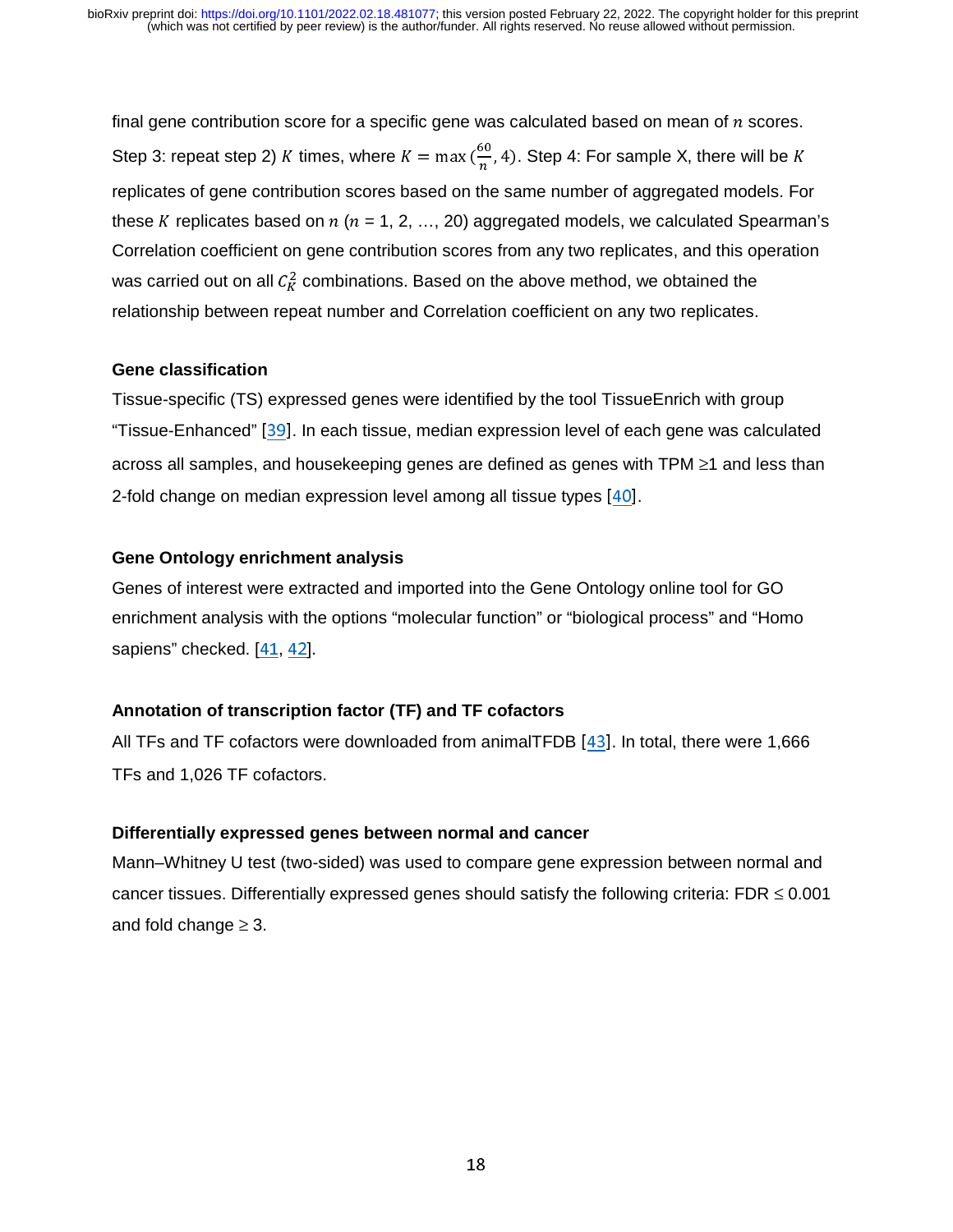## **REFERENCES**

1. Jumper, J., et al., *Highly accurate protein structure prediction with AlphaFold.* Nature, 2021. **596**(7873): p. 583-589.

2. Elmarakeby, H.A., et al., *Biologically informed deep neural network for prostate cancer discovery.* Nature, 2021. **598**(7880): p. 348-352.

3. Xia, B., et al., *Machine learning uncovers cell identity regulator by histone code.* Nat Commun, 2020. **11**(1): p. 2696.

4. Chantsalnyam, T., et al., *ncRDeep: Non-coding RNA classification with convolutional neural network.* Comput Biol Chem, 2020. **88**: p. 107364.

5. Zhang, J., W. Peng, and L. Wang, *LeNup: learning nucleosome positioning from DNA sequences with improved convolutional neural networks.* Bioinformatics, 2018. **34**(10): p. 1705- 1712.

6. Nair, S., et al., *Integrating regulatory DNA sequence and gene expression to predict genome-wide chromatin accessibility across cellular contexts.* Bioinformatics, 2019. **35**(14): p. i108-i116.

7. Kelley, D.R., et al., *Sequential regulatory activity prediction across chromosomes with convolutional neural networks.* Genome Res, 2018. **28**(5): p. 739-750.

8. Kelley, D.R., J. Snoek, and J.L. Rinn, *Basset: learning the regulatory code of the accessible genome with deep convolutional neural networks.* Genome Res, 2016. **26**(7): p. 990- 9.

9. Avsec, Z., et al., *Effective gene expression prediction from sequence by integrating longrange interactions.* Nat Methods, 2021. **18**(10): p. 1196-1203.

10. Talukder, A., et al., *Interpretation of deep learning in genomics and epigenomics.* Briefings in Bioinformatics, 2020.

11. Zhou, J. and O.G. Troyanskaya, *Predicting effects of noncoding variants with deep learning-based sequence model.* Nat Methods, 2015. **12**(10): p. 931-4.

12. Torng, W. and R.B. Altman, *3D deep convolutional neural networks for amino acid environment similarity analysis.* BMC Bioinformatics, 2017. **18**(1): p. 302.

13. Shrikumar, A., P. Greenside, and A. Kundaje. *Learning important features through propagating activation differences*. in *International Conference on Machine Learning*. 2017. PMLR.

14. Lundberg, S.M. and S.-I. Lee. *A unified approach to interpreting model predictions*. in *Advances in Neural Information Processing Systems*. 2017.

15. Avsec, Z., et al., *Base-resolution models of transcription-factor binding reveal soft motif syntax.* Nat Genet, 2021.

16. Kim, D.S., et al., *The dynamic, combinatorial cis-regulatory lexicon of epidermal differentiation.* Nature Genetics, 2021.

17. Karim, M., et al., *OncoNetExplainer: Explainable Predictions of Cancer Types Based on Gene Expression Data.* arXiv preprint arXiv:1909.04169, 2019.

18. Lyu, B. and A. Haque. *Deep learning based tumor type classification using gene expression data*. in *Proceedings of the 2018 ACM International Conference on Bioinformatics, Computational Biology, and Health Informatics*. 2018. ACM.

19. Li, Y., et al., *A comprehensive genomic pan-cancer classification using The Cancer Genome Atlas gene expression data.* BMC Genomics, 2017. **18**(1): p. 508.

20. Simonyan, K., A. Vedaldi, and A. Zisserman, *Deep inside convolutional networks: Visualising image classification models and saliency maps.* arXiv preprint arXiv:1312.6034, 2013.

21. Shrikumar, A., et al., *Not just a black box: Learning important features through propagating activation differences.* arXiv preprint arXiv:1605.01713, 2016.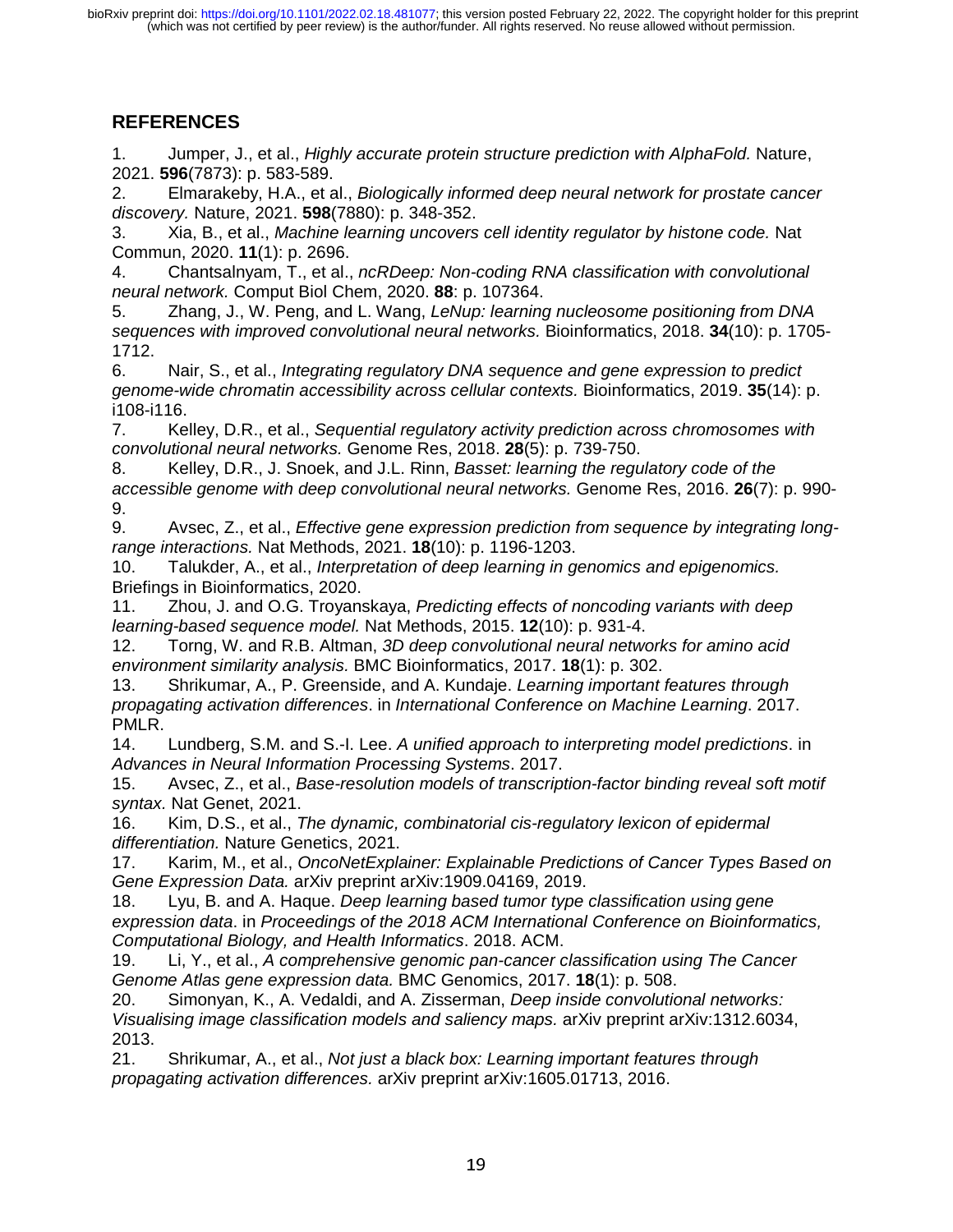22. Springenberg, J.T., et al., *Striving for simplicity: The all convolutional net.* arXiv preprint arXiv:1412.6806, 2014.

23. Sundararajan, M., A. Taly, and Q. Yan. *Axiomatic attribution for deep networks*. in *International Conference on Machine Learning*. 2017. PMLR.

24. Selvaraju, R.R., et al. *Grad-cam: Visual explanations from deep networks via gradientbased localization*. in *Proceedings of the IEEE International Conference on Computer Vision*. 2017.

25. Chattopadhay, A., et al. *Grad-cam++: Generalized gradient-based visual explanations for deep convolutional networks*. in *2018 IEEE Winter Conference on Applications of Computer Vision (WACV)*. 2018. IEEE.

26. Hartley, M. and T.S.G. Olsson, *dtoolAI: Reproducibility for Deep Learning.* Patterns (N Y), 2020. **1**(5): p. 100073.

27. Fan, F., et al., *On Interpretability of Artificial Neural Networks: A Survey.* arXiv preprint arXiv:2001.02522, 2020.

28. Smilkov, D., et al., *Smoothgrad: removing noise by adding noise.* arXiv preprint arXiv:1706.03825, 2017.

29. Guo, M., et al., *Glypican-3: A New Target for Diagnosis and Treatment of Hepatocellular Carcinoma.* J Cancer, 2020. **11**(8): p. 2008-2021.

30. Carvalho, D.V., E.M. Pereira, and J.S. Cardoso, *Machine learning interpretability: A survey on methods and metrics.* Electronics, 2019. **8**(8): p. 832.

31. Toyoda, M., et al., *Defining cell identity by comprehensive gene expression profiling.* Curr Med Chem, 2010. **17**(28): p. 3245-52.

32. Ye, Z. and C.A. Sarkar, *Towards a Quantitative Understanding of Cell Identity.* Trends Cell Biol, 2018. **28**(12): p. 1030-1048.

33. Sonawane, A.R., et al., *Understanding Tissue-Specific Gene Regulation.* Cell Rep, 2017. **21**(4): p. 1077-1088.

34. Uhlen, M., et al., *Proteomics. Tissue-based map of the human proteome.* Science, 2015. **347**(6220): p. 1260419.

35. Morris, S.A., *The evolving concept of cell identity in the single cell era.* Development, 2019. **146**(12).

36. Stuart, T. and R. Satija, *Integrative single-cell analysis.* Nat Rev Genet, 2019. **20**(5): p. 257-272.

37. Consortium, G.T., *The Genotype-Tissue Expression (GTEx) project.* Nat Genet, 2013. **45**(6): p. 580-5.

38. Collado-Torres, L., et al., *Reproducible RNA-seq analysis using recount2.* Nat Biotechnol, 2017. **35**(4): p. 319-321.

39. Jain, A. and G. Tuteja, *TissueEnrich: Tissue-specific gene enrichment analysis.* Bioinformatics, 2019. **35**(11): p. 1966-1967.

40. Eisenberg, E. and E.Y. Levanon, *Human housekeeping genes, revisited.* Trends Genet, 2013. **29**(10): p. 569-74.

41. Ashburner, M., et al., *Gene ontology: tool for the unification of biology. The Gene Ontology Consortium.* Nat Genet, 2000. **25**(1): p. 25-9.

42. The Gene Ontology, C., *The Gene Ontology Resource: 20 years and still GOing strong.* Nucleic Acids Res, 2019. **47**(D1): p. D330-D338.

43. Hu, H., et al., *AnimalTFDB 3.0: a comprehensive resource for annotation and prediction of animal transcription factors.* Nucleic Acids Res, 2019. **47**(D1): p. D33-D38.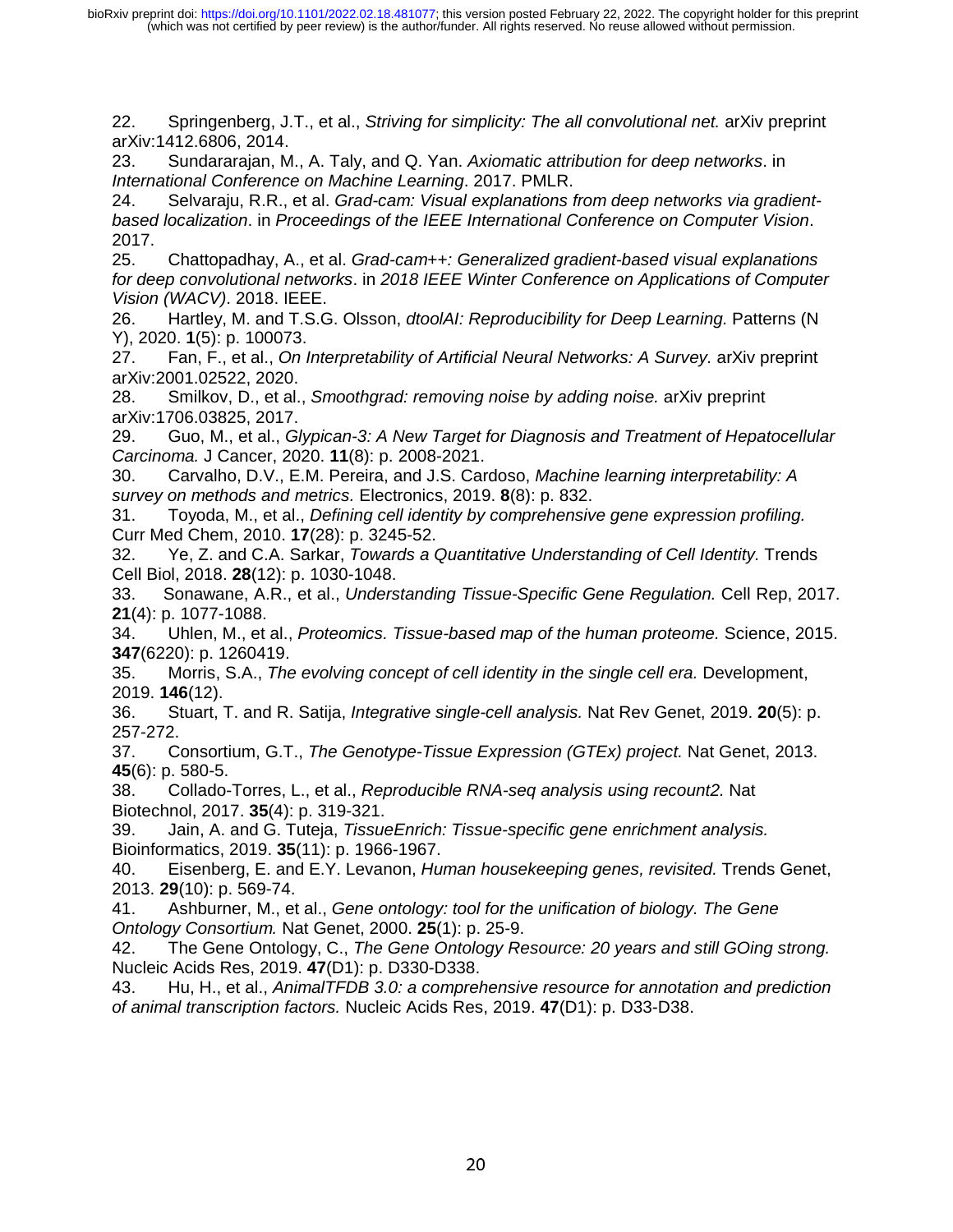## **FIGURE LEGEND**

#### **Figure 1**: **Performance of different model explainers without optimization**

**A**) Spearman's correlation on gene contribution scores (top) and overlap in the top 100 contributing genes (bottom) in liver among replicates from the same pretrained model, different pretrained models with the same gene order, and different pretrained models with different gene orders on CNN-based models. **B**) Spearman's correlation on gene contribution scores (top) and overlap in the top 100 contributing genes (bottom) in liver among replicates from the same pretrained model and different pretrained models on MLP-based models.

**Figure 2**: **Optimization on different model explainers. A-D**) Spearman's correlation on gene contribution scores in liver among replicates from different pretrained models with different gene orders on CNN-based models (top) and from different pretrained models on MLP-based models (bottom). **A**) performance of multiple repeats with adding noise; **B**) performance of simple repeat; **C**) performance of multiple references, reference zero and reference universal were applied on CNN and MLP-based models respectively; **D**) performance of model aggregation. **E**) Spearman's correlation on gene contribution scores (top) and overlap in the top 100 contributing genes (bottom) among replicates generated from different pretrained models with different gene orders based on CNN-based models. The analyses were carried out with three different optimization strategies respectively: without optimization, with optimized conditions for each explainer but without model aggregation, and with optimized conditions for each explainer and with model aggregation. **F**) same as e) but based on MLP-based models.

**Figure 3**: **Overlaps in the top 100 contributing genes across explainers with and without model aggregation**. Three representative groups are marked by black bars.

**Figure 4: Biological relevance and expression profiles of top 100 contributing genes**. **A**) Overlaps between the top 100 contributing genes and the top 100 expressed genes in liver samples. Explainers from group I, II and III are marked by with black bars. **B**) Expression profiles of the top 100 contributing genes in liver, lung, ovary and pancreas identified by DeepLift on CNN-based models with model aggregation (representative of Group I), DeepLift on MLP-based models with model aggregation (Group II), and Saliency on MLP-based models with model aggregation (Group III). **C**) Overlaps in the top 100 contributing genes among liver, lung, ovary and pancreas identified by DeepLift on CNN-based models with model aggregation (Group I), DeepLift on MLP-based models with model aggregation (Group II), and Saliency on

 $21$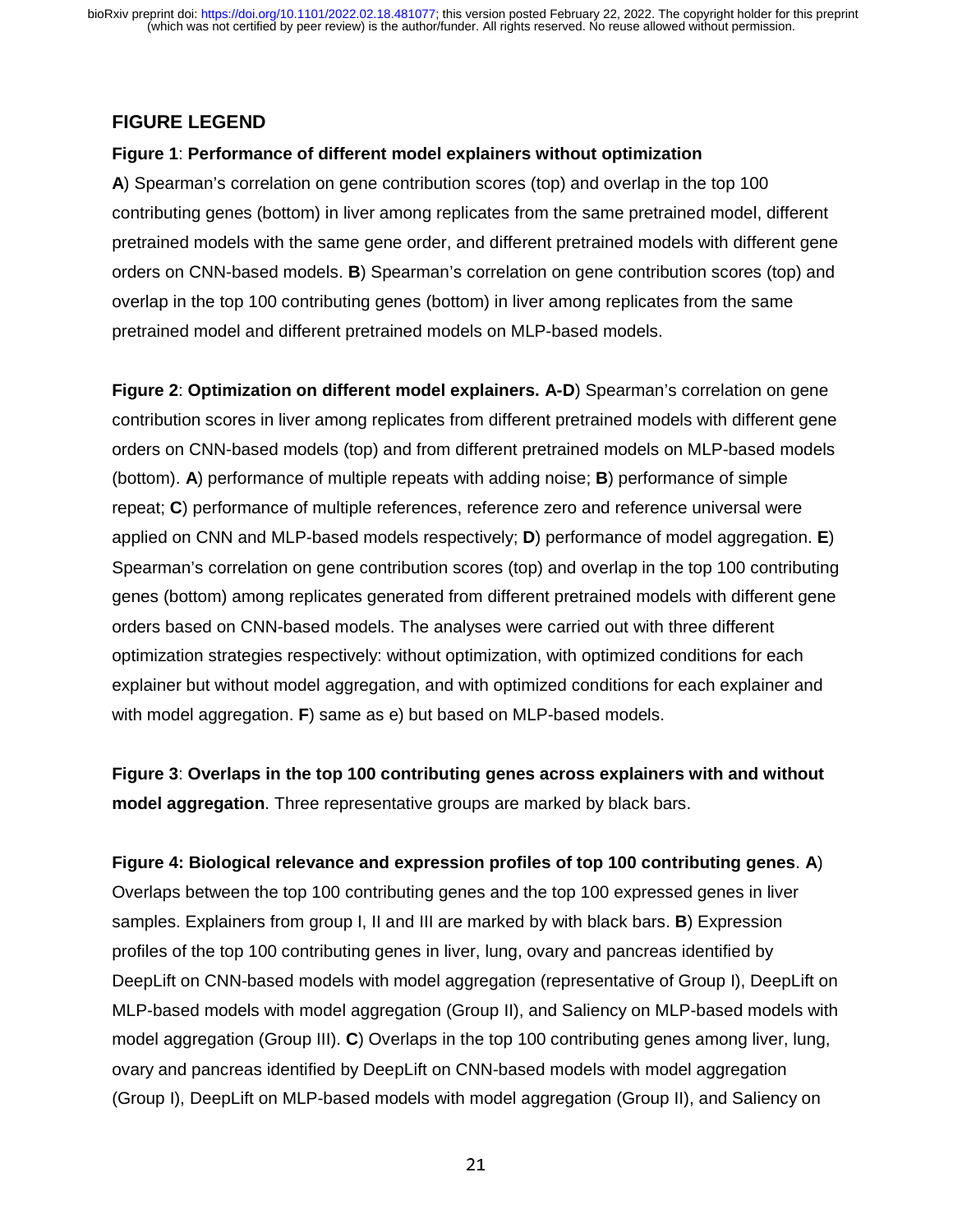MLP-based models with model aggregation (Group III). **D**) Overlaps between top 100 contributing genes and tissue-specifically (TS) expressed genes in liver samples. **E**) Overlaps between the top 100 contributing genes and housekeeping (HK) genes in liver samples. **F**) Percentage of the top 100 contributing genes are transcription factors (TFs) in liver samples (left) and ovary samples(right). Dashed lines are random baseline for enrichment analysis. **G**) Percentages of the top 100 contributing genes are differentially expressed between normal and cancer tissues. Dashed lines are random baseline for enrichment analysis. **H**) Expression level of different types of top 100 contributing genes between normal and cancer ovary tissues, including top genes only in cancer, only in normal and in both.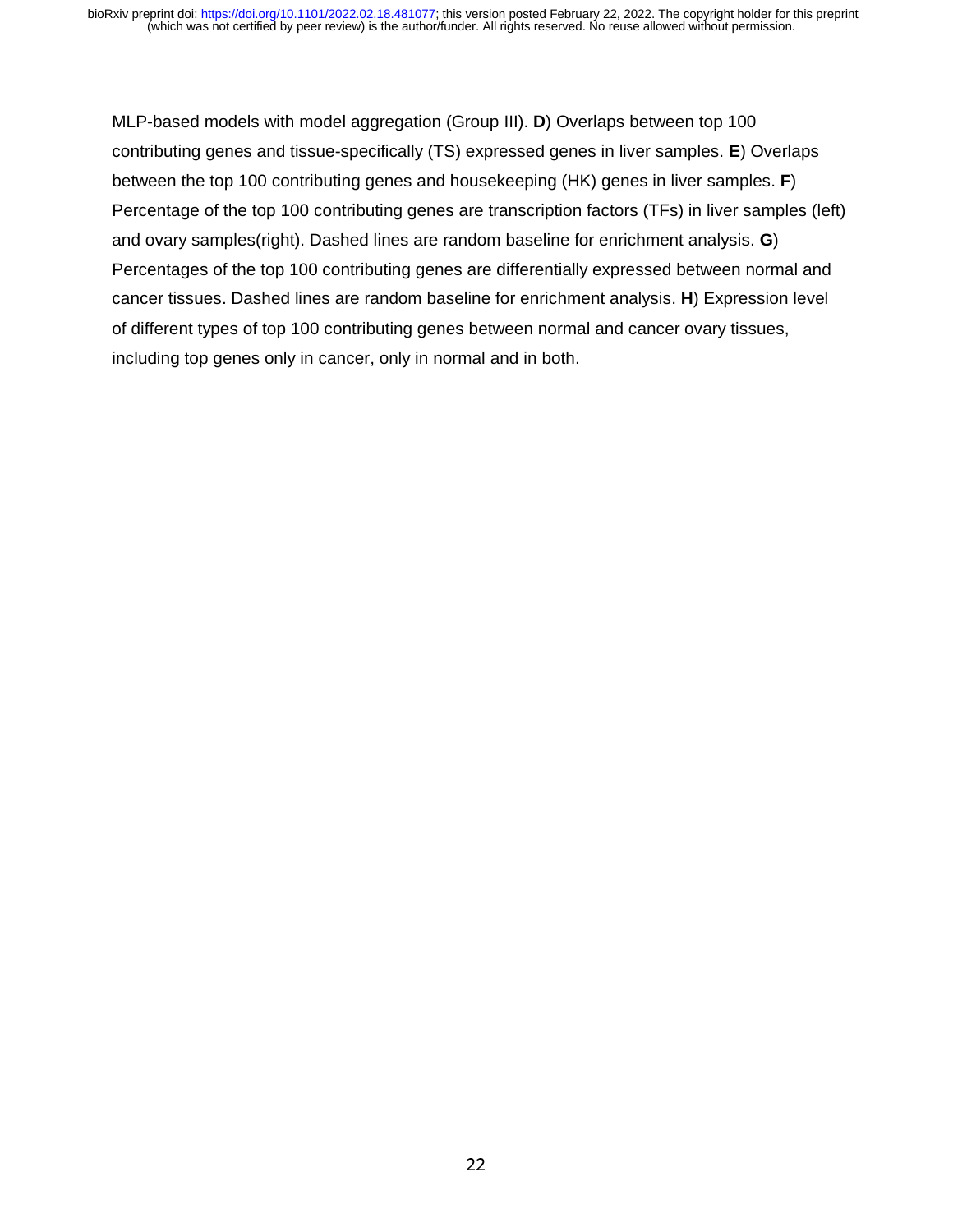## **Figure 1**

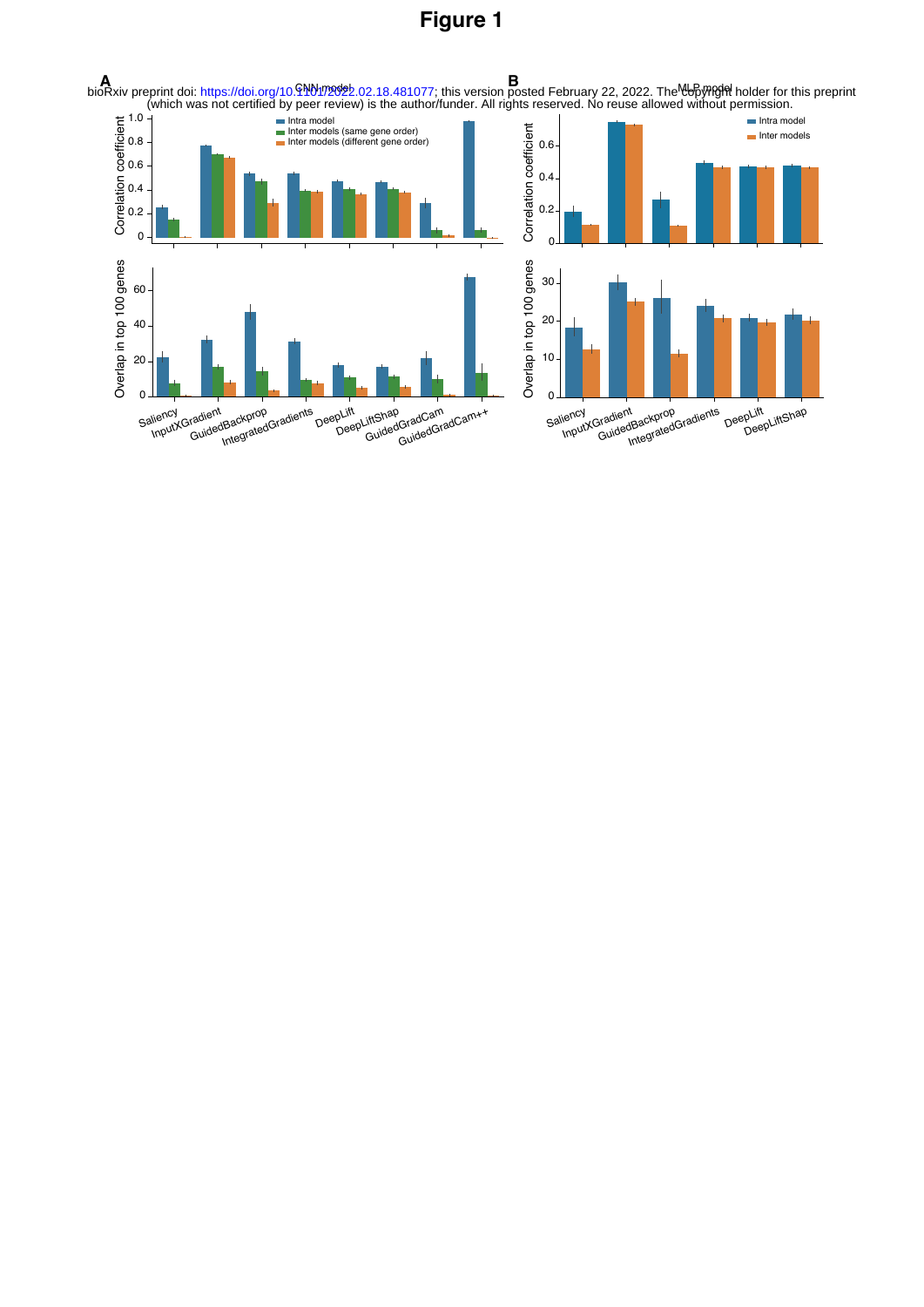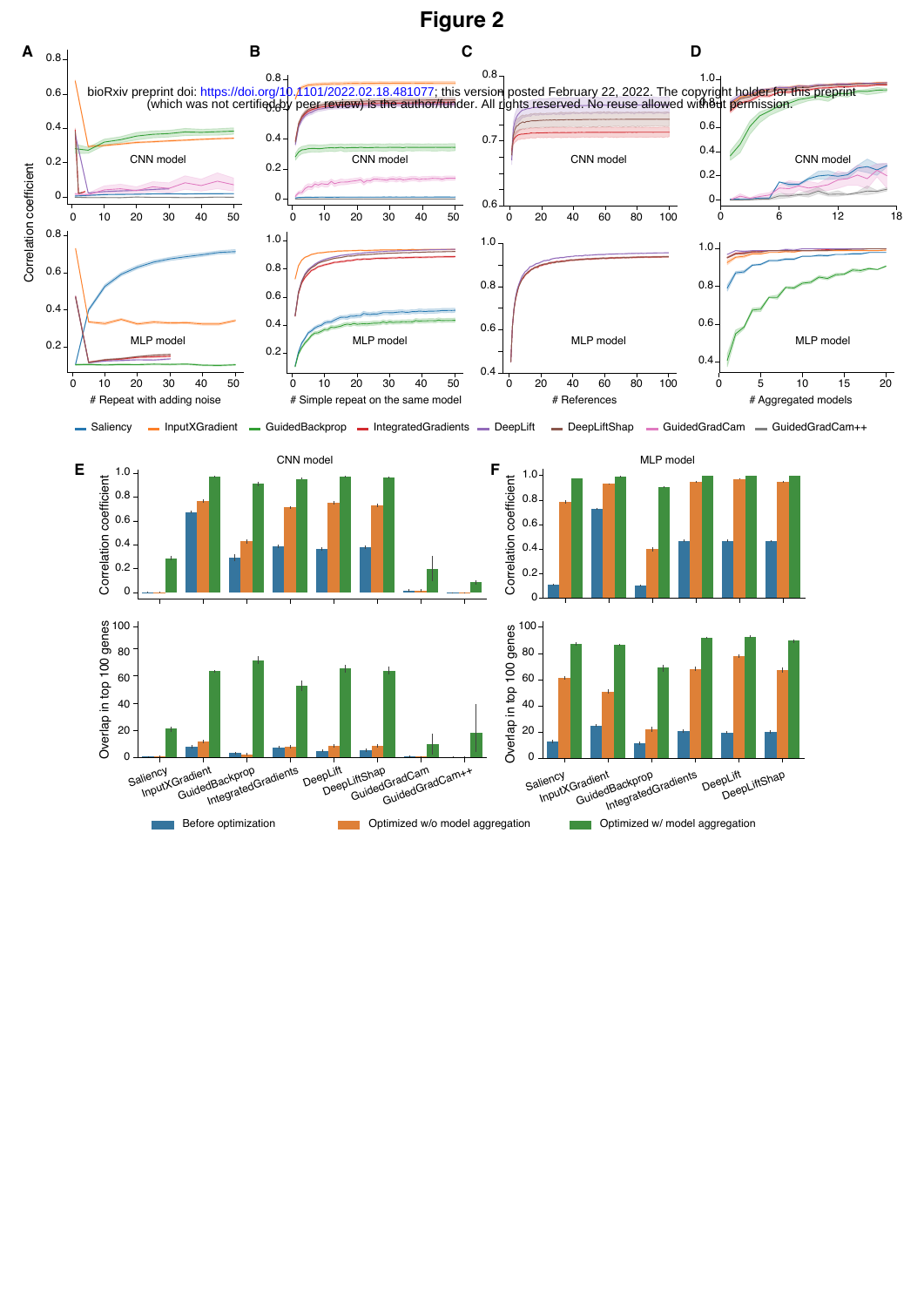# **Figure 3**

| bioRxiv preprint doi: https://doi.org/10.4101/202.02.18.49                                                                                                                                                                                            |                          |                |         |        |        |                |                     |                     |        |          |                |                                  |                |        |               | ⊢Hule: |          |          |    |       |    |    |    |                 | fØr               |                       |                                                            |          |
|-------------------------------------------------------------------------------------------------------------------------------------------------------------------------------------------------------------------------------------------------------|--------------------------|----------------|---------|--------|--------|----------------|---------------------|---------------------|--------|----------|----------------|----------------------------------|----------------|--------|---------------|--------|----------|----------|----|-------|----|----|----|-----------------|-------------------|-----------------------|------------------------------------------------------------|----------|
| eprint doi: https://doi.org/10.4101/2.02.18.44077; that a constrained constrained by the copyright holder (which was not certified by g.2.02.18.44077; that a constrained by the copyright holder (which was not certified by<br># overlap genes<br>0 |                          |                |         |        |        |                |                     |                     |        |          |                |                                  |                |        |               |        |          |          |    |       |    |    |    |                 | MLP-Agg,Integrate | MLP-Agg,InputXGradent | MLP-Agg,GuidedBack<br>MLP-Agg,Saliency<br>MLP-Agg,Saliency |          |
|                                                                                                                                                                                                                                                       |                          |                |         |        |        |                |                     |                     |        |          |                |                                  |                |        |               |        |          |          |    |       |    |    |    |                 |                   |                       |                                                            |          |
| <b>CNN,DeepLift</b>                                                                                                                                                                                                                                   | 16                       | 14             | 8       | 15     | 14     | $\overline{4}$ | 4                   | 4                   |        |          | Group I        |                                  |                |        |               |        |          |          |    |       |    |    |    | <b>Group II</b> |                   |                       | <b>Group III</b>                                           |          |
| CNN, DeepLiftShap                                                                                                                                                                                                                                     | 14                       | 13             |         | 14     | 12     | 3              | 4                   | 4                   |        |          |                |                                  |                |        |               |        |          |          |    |       |    |    |    |                 |                   |                       |                                                            |          |
| CNN, Guided Backprop                                                                                                                                                                                                                                  | 8                        |                |         |        |        | 2              | 2                   | 3                   |        |          |                |                                  |                |        |               |        |          |          |    |       |    |    |    |                 |                   |                       |                                                            |          |
| CNN, InputXGradient                                                                                                                                                                                                                                   | 15                       |                |         |        |        | 4              | 4                   | 4                   |        |          |                |                                  |                |        |               |        |          |          |    |       |    |    |    |                 |                   |                       |                                                            |          |
| CNN, Integrated Gradients                                                                                                                                                                                                                             | 14                       | 12             |         | 14     |        | 3              | 4                   | 4                   |        |          |                |                                  |                |        |               |        |          |          |    |       |    |    |    |                 |                   |                       |                                                            |          |
| <b>CNN, Saliency</b>                                                                                                                                                                                                                                  | 4                        | 3              | 2       |        | 3      |                |                     | $\overline{2}$      |        |          |                |                                  |                |        |               |        |          |          |    |       |    |    |    |                 |                   |                       |                                                            |          |
| CNN, Guided Grad Cam                                                                                                                                                                                                                                  |                          | Δ              | 2       | 4      | 4      |                | 1                   | $\overline{2}$      |        |          |                |                                  |                |        |               |        |          |          |    |       |    |    |    |                 |                   |                       |                                                            |          |
| CNN, Guided Grad Cam++                                                                                                                                                                                                                                |                          | $\overline{1}$ |         |        | 4      | 2              | 2                   | 2                   |        |          |                |                                  |                |        |               |        |          |          |    |       |    |    |    |                 |                   |                       |                                                            |          |
| CNN-Agg,DeepLift                                                                                                                                                                                                                                      | 1                        |                |         |        |        | 1              | 1                   | $\mathbf{1}$        |        |          | 69             | 66                               | 62             | 27     | 14            | 5      |          |          |    |       |    |    |    |                 |                   |                       |                                                            |          |
| CNN-Agg,DeepLiftShap                                                                                                                                                                                                                                  | 1                        |                |         |        |        | በ              | 0                   |                     |        |          |                |                                  | 61             | 27     | 4             | 6      |          |          |    |       |    |    |    |                 |                   |                       |                                                            |          |
| CNN-Agg, Guided Backprop                                                                                                                                                                                                                              |                          |                |         |        |        |                |                     |                     | 69     |          |                | 64                               | 61             | 27     | 13            | 6      |          |          |    |       |    |    |    |                 |                   |                       |                                                            |          |
| CNN-Agg, InputXGradient                                                                                                                                                                                                                               | 1                        |                |         |        |        |                |                     |                     | 66     |          |                |                                  | 59             | 29     | 14            | 6      |          |          |    |       |    |    |    |                 |                   |                       |                                                            |          |
| CNN-Agg, Integrated Gradients                                                                                                                                                                                                                         | $\mathbf{1}$             |                |         |        |        |                | 0                   |                     | 62     | 61       | 61             | 59                               | 57             | 27     | 12            | 6      |          |          |    |       |    |    |    |                 |                   |                       |                                                            |          |
| CNN-Agg,Saliency                                                                                                                                                                                                                                      | $\mathbf{1}$             |                |         |        |        |                |                     |                     | 27     |          |                | 29                               | 27             | 25     |               | 6      |          |          |    |       |    |    |    |                 |                   |                       |                                                            |          |
| CNN-Agg, Guided Grad Cam                                                                                                                                                                                                                              | $\mathbf{1}$<br>$\Omega$ |                |         |        | 0      | 0              |                     | 1                   | 14     | 14       | 13             | 14                               | 12             | 7      | 9             | 2      |          |          |    |       |    |    |    |                 |                   |                       |                                                            |          |
| CNN-Agg, Guided Grad Cam++                                                                                                                                                                                                                            |                          | 0              |         |        |        |                | 1                   | 1                   | 5      | 6        | 6              | 6                                | 6              | 6      | 2             | 16     |          |          |    |       |    |    |    |                 |                   |                       |                                                            |          |
| MLP,DeepLift                                                                                                                                                                                                                                          | 17                       | 15             |         | 15     |        | 3              | 3                   | 4                   |        | $\Omega$ | $\overline{2}$ | 2                                | 2              |        |               | 0      |          | 70       | 70 | 44 11 |    | 15 |    |                 |                   |                       |                                                            |          |
| MLP,DeepLiftShap                                                                                                                                                                                                                                      | 16                       | 14             | 6       | 15     |        | 3              | 3                   | 4                   |        |          | 2              | $\overline{c}$<br>$\overline{2}$ | $\overline{c}$ |        |               | 0      | 70       | 66       | 65 | 42    | 11 | 14 |    |                 |                   |                       |                                                            |          |
| MLP, Integrated Gradients                                                                                                                                                                                                                             | 16                       | 14             | 6       | 15     | 4      | 3              | 3                   | 4                   |        | 0        | 2              |                                  | $\overline{2}$ |        |               | 0      | 70       | 65 66    |    | 42    | 11 | 14 |    |                 |                   |                       |                                                            |          |
| MLP, InputXGradient                                                                                                                                                                                                                                   | 21                       | 18             | 9       | 20     | 18     | 4              | 5                   | 5                   |        |          |                |                                  |                |        |               | 1      | 44       | 42       | 42 | 50    | 9  | 10 |    |                 |                   |                       |                                                            |          |
| MLP, Guided Backprop                                                                                                                                                                                                                                  | 3                        | 2              | 2       | 3      | 2      | 2              |                     |                     | 0      |          |                |                                  |                |        | 0             | 0      | 11       | 11       | 11 | 9     | 22 | 34 |    |                 |                   |                       |                                                            |          |
| <b>MLP,Saliency</b>                                                                                                                                                                                                                                   | 3                        | 3              | 2       | 3      | 2      | $\overline{c}$ |                     | 2                   | በ      |          |                |                                  |                | በ      | O             | 0      | 15       | 14 14    |    | 10    | 34 | 59 |    |                 |                   |                       |                                                            |          |
| MLP-Agg,DeepLift                                                                                                                                                                                                                                      | 17                       | 15             |         | 15     | 14     | 3              | 3                   | 4                   |        |          |                |                                  |                |        |               | 0      |          | 75       | 74 | 45 12 |    | 16 | 96 | 94              | 92                | 55                    | 18                                                         | 18       |
| MLP-Agg,DeepLiftShap                                                                                                                                                                                                                                  | 17                       | 15             |         | 15     |        | 3              | 3                   | 4                   |        |          |                |                                  | 2              |        |               | 0      | 83       | 75       | 74 | 45    | 12 | 15 | 94 | 93              | 90                | 55                    | 17                                                         | 17       |
| MLP-Agg, Integrated Gradients                                                                                                                                                                                                                         | 17                       | 15             |         | 16     |        | 3              | 3                   | 4                   |        |          |                |                                  | 2              |        |               | 0      | 82       | 74       | 75 | 45    | 12 | 16 | 92 | 90              | 92                | 55                    | 18                                                         | 18       |
| MLP-Agg, InputXGradient                                                                                                                                                                                                                               | 25                       | 22             | 12<br>2 | 25     | 22     | 5              | 6                   | 6                   |        | U        |                |                                  |                |        |               | 0      | 53       | 50       | 50 | 63    | 10 | 11 | 55 | 55              | 55                | 88                    | 12<br>74                                                   | -12      |
| MLP-Agg, Guided Backprop                                                                                                                                                                                                                              | 3                        | 3<br>3         | 3       | 4<br>4 | 3<br>3 | 2<br>2         | 2<br>$\overline{2}$ | $\overline{2}$<br>2 | 0<br>0 | 0        | 1              |                                  | 1              | O<br>1 | 0<br>$\Omega$ | 0      | 16<br>17 | 15<br>15 | 15 | 11    | 37 | 64 | 18 | 17              | 18                | 12                    | 78                                                         | 78<br>86 |
| MLP-Agg, Saliency                                                                                                                                                                                                                                     | 3                        |                |         |        |        |                |                     |                     |        | 0        |                |                                  |                |        |               | 0      |          |          | 16 | 11    | 39 | 70 | 18 | 17              | 18                | 12                    |                                                            |          |